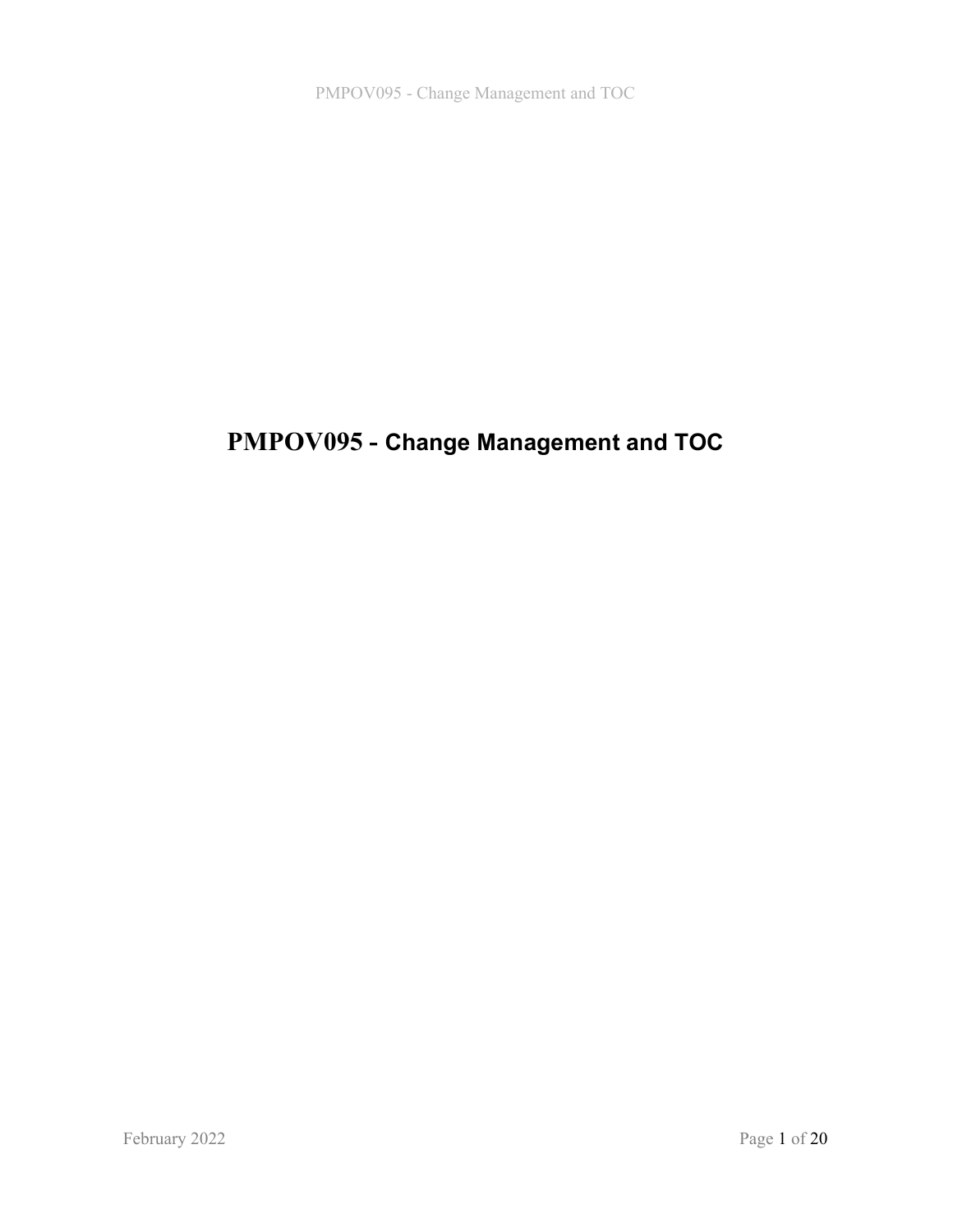0:00:00.0 Mike Hannan: I think the cool thing, if there is one, is what TOC teaches is the reality is big changes, big improvements come from select few actual changes that you have to make, you don't have to change everything to change everything.

0:00:15.2 April Mills: Right, and I would say that as that relates to the work that I do is what I found was the biggest constraint to change being successful was this driving change versus driving people dichotomy and flipping that switch. And that's where I say it over and over and over again, is that is the value differentiator. Once I was willing to step through this paradigm layer, I had to have the fortitude to choose to do the opposite to get the benefit, and what I realized in doing that was I couldn't make anybody else think differently, but I had to think differently to get the benefit. I need my daughter to take all the dogs that are playing with chew toys underneath my desk out of here 'cause it's like they all ran in and are climbing on me, so unless we're doing like puppies and PMs or something.

[music]

0:01:08.4 Announcer: From the Washington DC chapter of the Project Management Institute, this is PM Point of View, the podcast that looks at project management from all of the angles. Here's your host, Kendall Lott.

0:01:18.7 Kendall Lott: Hello, PMs. Is it February already, and also still too early for spring. Our winter of discontent indeed. It is I, Kendall Lott, your co-host of PM POV, PM Point of View, with fellow co-host Mike Hannan. Mike, cold blast of ice and snow through the US since we last spoke, but here we are warm by the heat of rubbing the sticks of change management and Theory of Constraints together. So, two big topics. Two big theories. A lot of books written. Welcome, Mike, how are you doing, man?

0:01:49.3 MH: Doing fantastic, and I'm just so thrilled we have April Mills here and we're gonna learn a bunch from her tonight.

0:01:57.4 KL: And there's Mike preempting our guest again, but yes, we do have April. April, you on the call?

0:02:02.6 AM: I am here. Great to be here with both of you. Always look forward to conversations with you and all of your closest friends on the podcast.

0:02:10.7 KL: Well, it's because we know all the people that have all the cool stories to tell and actually the cool theories that cause us to think and ponder, so yeah, listeners, today we have April K. Mills, who is an author, and her background is strong in change and strong in Theory of Constraints. Indeed, one would say a guru in change and an acolyte of TOC. April, tell us, tell us about your books. Tell us your titles.

0:02:35.5 AM: So the first book from 2016 was 'Everyone is a Change Agent, a Guide to the Change Agent Essentials.' This is the book for anybody who thinks I've gotta wait until I'm the boss before I can do the really cool stuff I wanna do. I wanna tell you, you don't have to wait. Why not start today?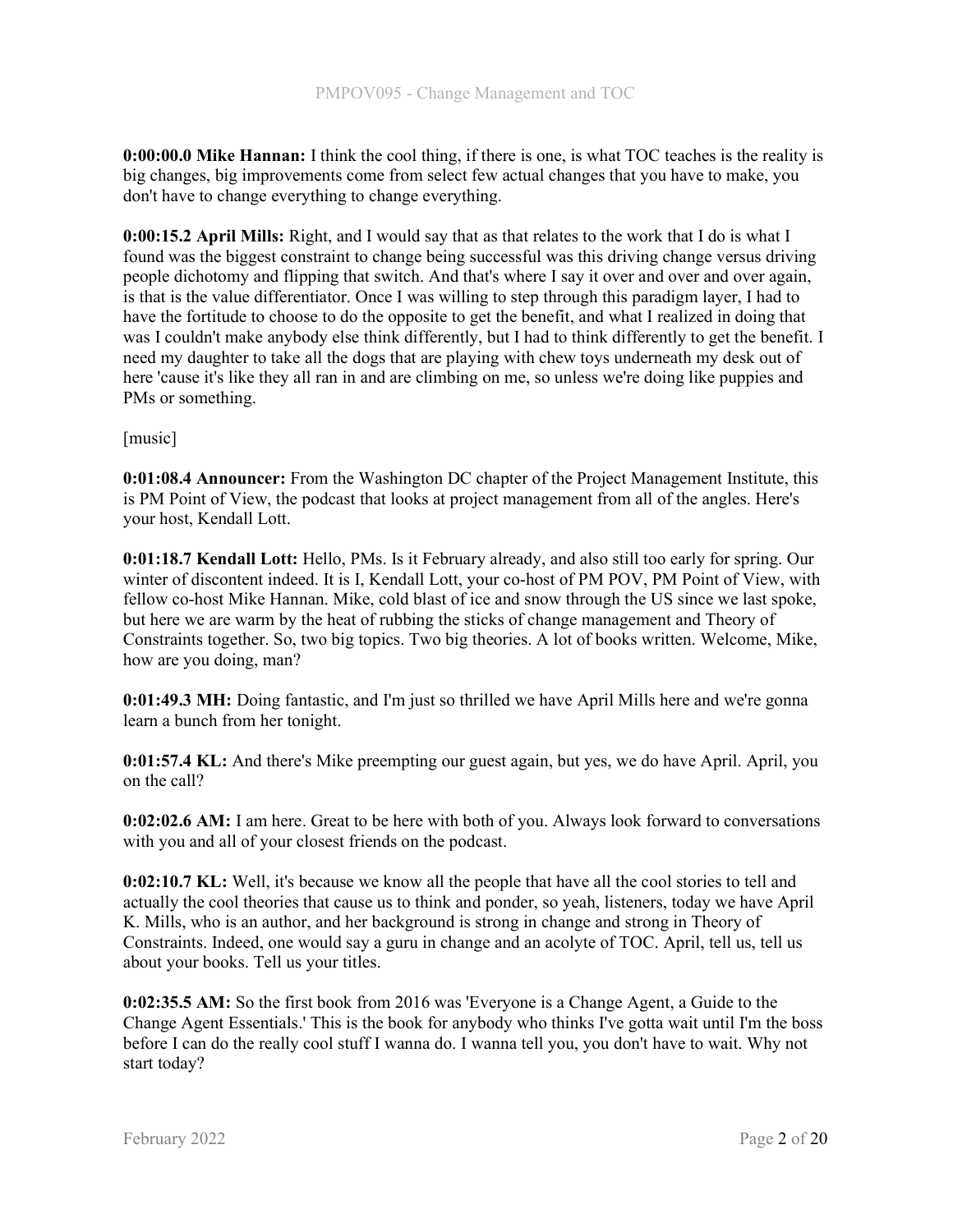0:02:53.7 KL: So our first lesson today is you don't have to wait, and then there was the second book.

0:02:57.6 AM: And then the second book came out just this last summer, it's called 'Change Tactics, 50 Ways Change Agents Boldly Escape the Status Quo,' and that's more the handbook, the recipe book, The... Okay, I believe it, I'm a change agent. But now, what are my options? So I gave you a 50 that you can try depending on the situation you're in.

0:03:20.6 MH: I like to think of it as like the first book was, here's really the roadmap, and if you want some specific targeted things to apply on that road, okay, fine, here are some... Let's put some more arrows in your quiver for that.

# 0:03:37.6 AM: Yeah.

0:03:38.4 KL: Humans are like that. Here's their spiritual guidance. I thought the first one was poetic, challenging me to aspire and think great thoughts, and then the second one is straight out of the Old Testament, but we need 10 rules, give me the 10 rules, or I can't do anything. The people called out for the 10 rules and we back up the rules. And form of disclosure, I got to be one of your editor... Not your editors, one of your reviewers right before it was finished, and I will let the listeners know there were 51 and we had to find one to get rid of. So here's the point, we're already dabbling our toe into the third part, the third book that might be coming, but let's get on with it. So change management. So April, set us up first of all, why change, what do you care about change, what's the deal on change? Let's just go from that.

0:04:23.1 AM: Well, I love that lead in because actually, I don't usually talk about the work I do as change management, because so many people think of change management as a role. A role someone's given, and usually, depending on where you started your journey, if you started maybe as a project manager, program manager, you might think a change manager is somebody who reports to you. Typically, if you talk to a change manager, they'll disagree, they'll say, I'm your peer, I don't report to you, and then a bit of chaos ensues. But oftentimes, change management is seen as a role or a function, and I instead like to talk about change agency, which is something everyone has, it's not a role on a project, it's what a PM should have as a skill, it's what a change manager better have a skill. And it's what everybody should have, so that you can shape changes that are happening to you as a change leader, so you can lead stronger and as a project manager, program manager, change manager, so you can do your role to your finest.

0:05:21.1 KL: But let's talk about why focus on change. What's the deal on change? We talk a lot about it, we all know that we are saying change happens much faster than it used to, and we've been going through this cycle for a long time with the ideas of acceleration, why does this grab you as a business problem, as a person who's a consultant and who's worked with any number of large... Well, actually... What organizations have you worked with?

0:05:43.6 AM: I've worked with the US Navy, I was there as a civilian engineer for a number of years. Today, I have a role as an internal consultant at Intel Corporation, in addition to being an author of these books, but I've also consulted with various companies and organizations around the world. But the key about change, which is really important, is that if you want better, you have to go through change, and I totally agree that not all change is improvement, but all improvement requires change. So I see it as a means to whatever end you're striving for, faster product delivery,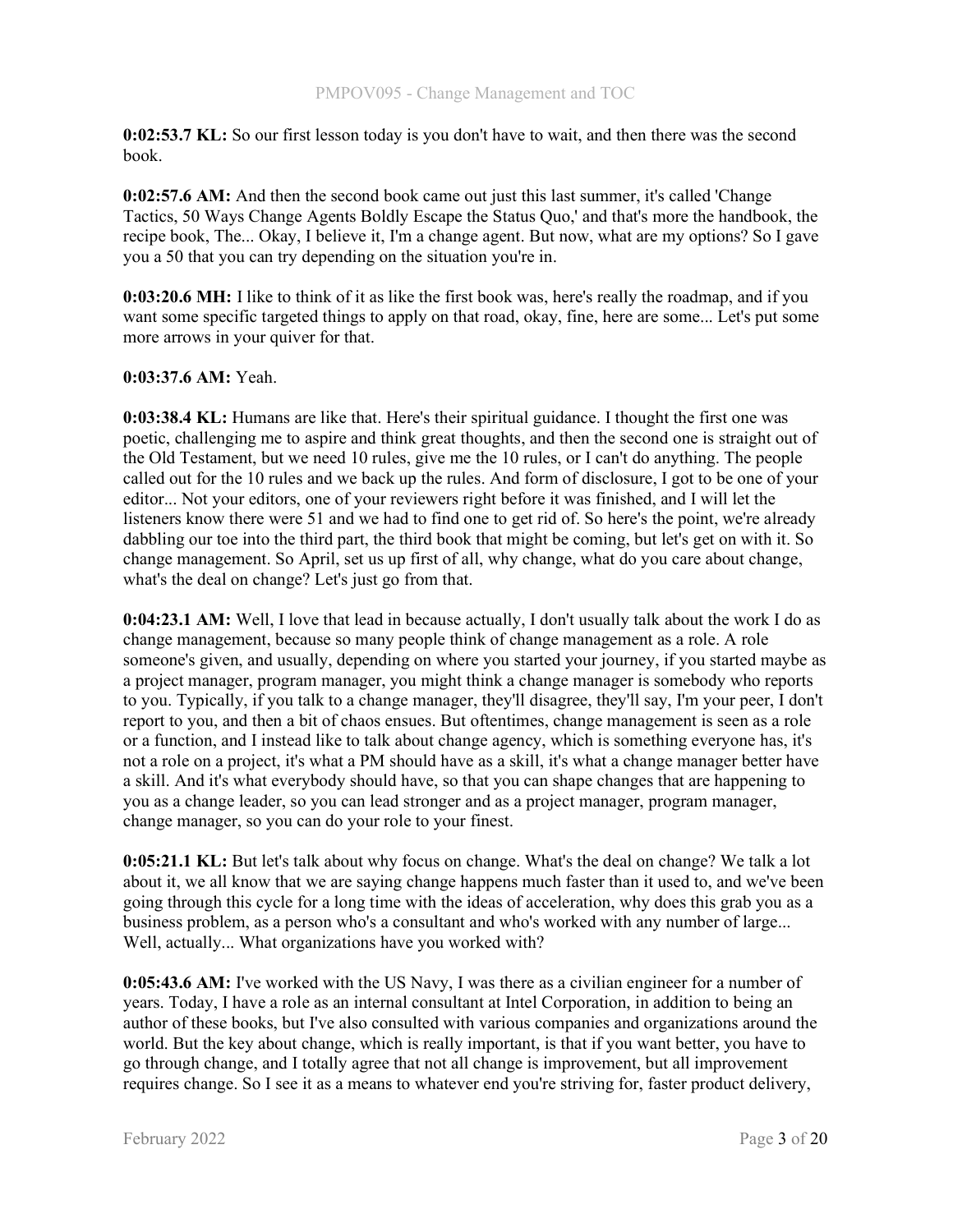better adaption to the market, better joy at work, a stronger home life, a stronger community, whatever it is you need change skills to get to the goal.

0:06:28.1 KL: I hear, I see Mike licking his lips.

0:06:31.9 MH: Yeah, right. I would even go so far as to say if you aspire to thrive in any aspect of your life, personal, professional, whatever, it's all about constant evolution, constant growth, constant change, and not again as April said, not for the sake of change. Just change for change's sake, but because if we wanna be better then better means we have to change from where we are now. Wanna reach for the next rung, we have to climb the ladder. Well, if we can't press off the rung below us, how are we gonna do that, right?

0:07:03.6 KL: I'm glad you guys... And you hit on something there that's kind of the secondary comment from my own background. I got frustrated with it already becoming so common that it's got an industry wrapped around it, so I run into the people I will be a change manager as well, and so now, the problem is like, why would you do that? Well, here's the method, I'm like, but I don't think you've told anyone why...

## 0:07:24.4 MH: Why?

0:07:24.8 KL: Why that matters... Well, because change is good. I'm like, yeah, no, there's a business problem in here, I would agree with you, but there has to be a business. So one of the questions I would have is this, how would we focus why and where we need to change in these types of organizations, how do we know where to put our finger on it to actually make it matter in an organization? What are the signals?

0:07:46.1 AM: Well, honestly, I'll use the standard consultant answer when you're given a tough question, is it...

0:07:51.6 KL: Ooh it depends.

0:07:54.7 AM: Yeah, see? But it really does, because what I find is one of the major conflicts that I actually try to draw out my methods is that if I tell you what your biggest need is, you're more likely to ignore me than engage with me. But if I share with you what my biggest need is and what I'm doing about it, and then I ask, do you have the same need too and do you want to join me? I'm more likely to get a positive result. And that's the key in all of this is not to assume, whatever is my biggest problem, I should make your biggest problem. And that's where I see a lot of carnage happen in organizations, is a competition about whose need is more important versus actually understanding the business case, maybe how we need to sequence our needs and maybe partner together, so I got involved with this 'cause I just saw carnage when someone would take their issue and make it everybody else's issue really against their will, and... I wanted to stop that.

0:08:51.7 MH: You know, in fact... Let me jump in here. So not everyone is gonna be familiar as familiar with the Theory of Constraints as the three of us might be.

0:08:58.5 KL: I was gonna say I vibrate because she immediately brings in sequencing and...

0:09:03.3 MH: Yeah, yeah.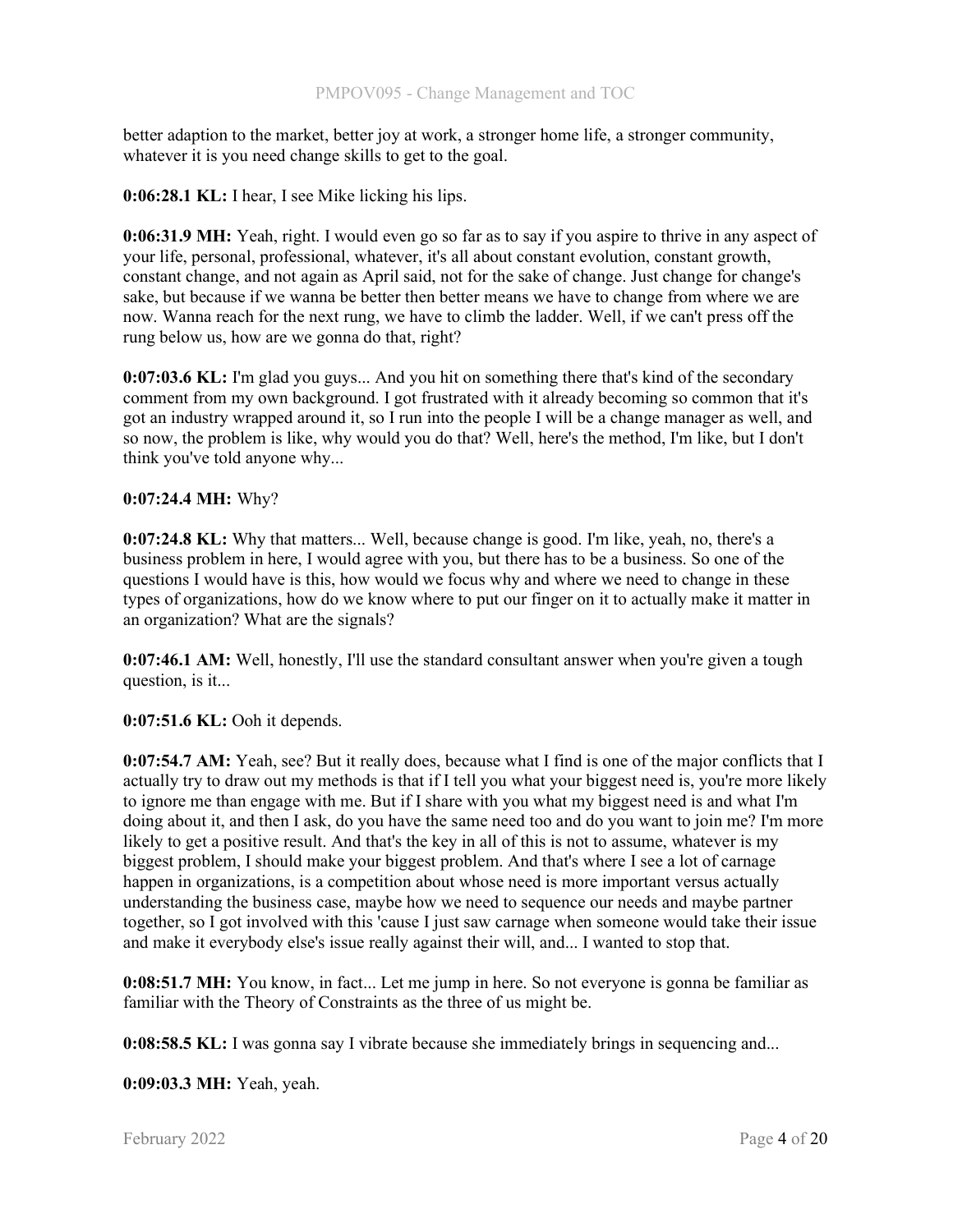0:09:03.3 KL: Priorities and...

0:09:04.1 MH: So you don't have to even know what Theory of Constraints is or care about it to appreciate the fact that one of its biggest contributions is breaking conflicts of the kind that April just described, the carnage and my needs versus your needs. And I assume that because I solved my problem, that therefore your problem has gotta be the same and you just apply the same solution and everything will be better. But what the conflict resolution approach of Theory of Constraints posits, which has been so powerful for me, even in my marriage, right, is what I call honor all the needs, challenge all the assumptions.

## 0:09:47.7 KL: Oh yeah.

0:09:50.4 MH: Okay? So if we have different needs we're trying to achieve, and that's why we find ourselves at odds, right, that's why we find ourselves completely oppositional. Rather than having my need be the one that's more important and try to run ram shot over your need so that my solution wins, why not challenge us together to come up with a solution that addresses all the needs, because if we actually share the same goal and let's say that same goal is to help our organizations thrive, which requires change, right. Then the only reason we could possibly be at odds is because we have failed to challenge the right assumption, and that's powerful, so I'm really curious to get April's take on that in the context of the word change.

0:10:36.2 AM: Yeah, I think too often where I'm called in or where my books end up making the first big difference for people is when they've been stuck in those conflicts of trying to downplay other people's needs to get their needs met, or ignoring other people's needs in their push to get their needs met. And they've been looking for tactics to bulldoze better instead of honor and work together.

0:11:02.1 KL: More efficient carnage instead of actually causing improvement.

0:11:06.1 AM: Yep, yep. And so what you look for, if you look into some of the literature, which is accurate and depressing is like, say you were to look at pro-size assessment of change. They do a survey every year and the top two things are usually, my change would go better if the senior leaders would make people obey me, and if people would listen, and those are both reflections of what I call driving people. Which is using coercion, threats, forced to compel others to change, and their argument is, is it would work if people [would] obey and I try...

0:11:42.1 MH: Do what I tell them.

0:11:43.2 AM: To posit something else. Yeah.

0:11:45.5 MH: Do what I want them to do.

0:11:45.6 KL: Well, you've actually hit on one of the main themes that pops right out in your book, actually in both of them. This idea that we don't drive people, and so tell us a little bit more about that, where you're headed with that for a second. Sounds like a bad marriage, you and what you see in your organization sometimes...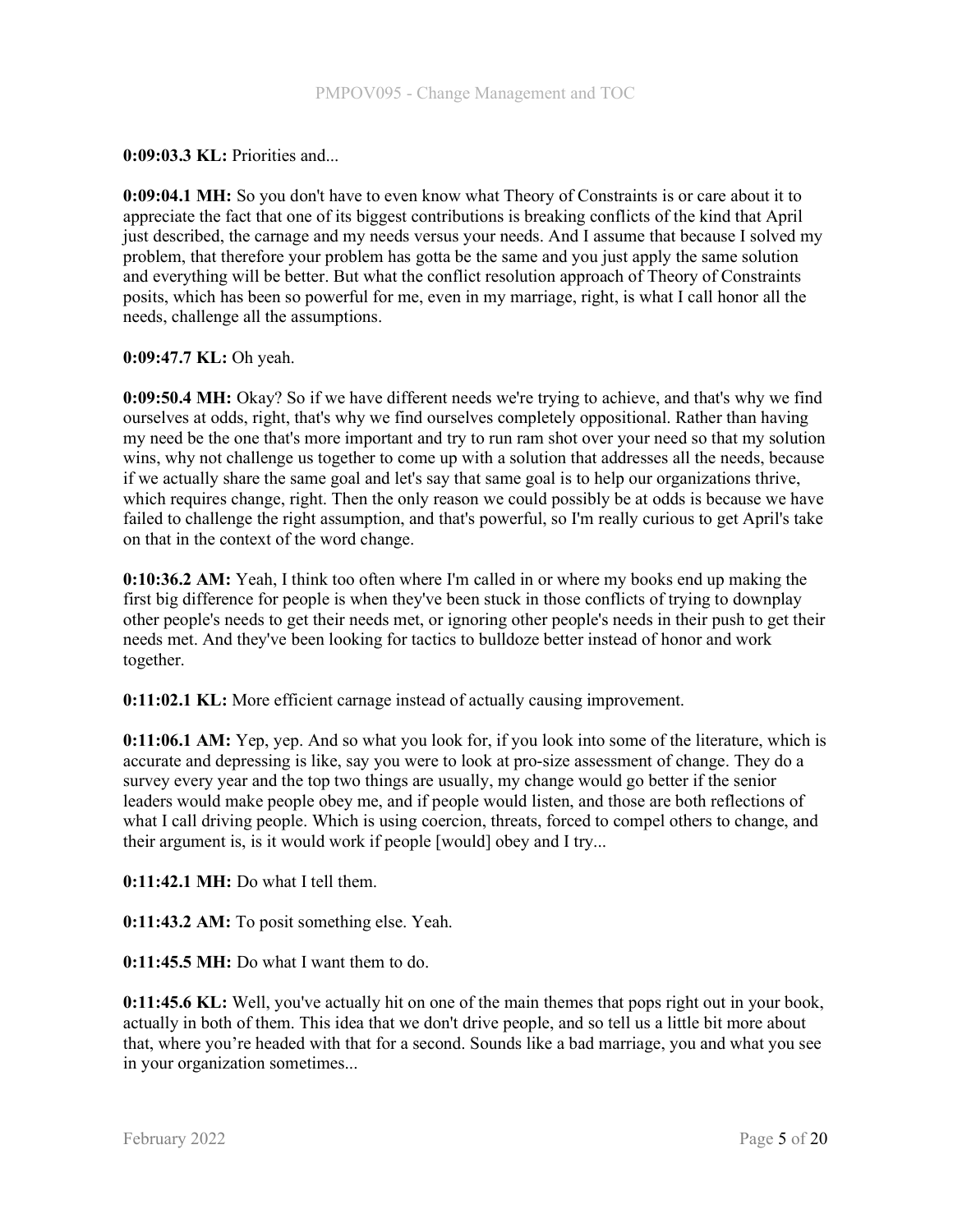0:11:58.4 AM: Well, and unfortunately, it is this status quo, and I admit in the books that that's how I behaved when I got my first little taste of power, was I went out because I knew what I was proposing would work, and most people know if only they would do as what I'm asking, it would work to get the outcome, they feel justified that the ends justify the means. That's an old saying, and the means are driving people using coercion and threats to compel others. It's what we see modeled to us, so it's what we mimic...

0:12:29.0 KL: So what do you have to do instead?

0:12:29.4 AM: And all I'm trying to suggest is there's a better way.

0:12:31.7 KL: Well, so the theme is don't drive people, drive change?

0:12:35.5 AM: Drive change, and what driving change is, is focusing on the change, choosing that change for yourself and clearing the obstacles for others to choose it too, which means if the goal is better data clarity in some financial institution or an organization that's striving to use big data to solve problems, you don't go in and talk about how the engineers won't put the data in right. You say the company has a challenge with clear data, what are the obstacles that are stopping the engineers from putting the data in right? How can I partner with user experience or others to help clear those obstacles so it is easiest as possible to get clean data? That's very different. If you went to look at most data change implementations, it would be all around telling people, telling them again, training them again, reminding them, again, getting their boss to punish them when they don't do it correctly. That's driving people. Driving change is actually designing a system where people go, oh, that's fantastic, and I'd love that, and it's really more in the wheelhouse...

0:13:36.5 MH: Sign me up.

0:13:37.6 AM: That people actually do that as well.

**0:13:37.7 KL:** Yeah, and Mike I think that walks right up into how you exposed me to the Theory of Constraints there a little bit or that whole modeling system around it, what she was just talking about there. Which is you have to find what the actual problem is the actual block as opposed to you didn't do what I said, and so I think we're gonna need to take a quick side step now, to pull out a couple of the key things on... What's the key things that we need to know? Both of you are gurus in this, or both of you are very well read in it, tell us what we need to know about that, that's gonna apply to how we see organizations here. Some key tenets.

0:14:12.9 MH: Yeah, there are a few pillars to Theory of Constraints that I think are useful for all of us, whether you care to become a Theory of Constraints expert or not, and we won't go through each one. But there are things like inherent simplicity, inherent goodness of people, inherent potential in organizations to achieve great things. And so if you buy into those things, that's not to say that every single human being ever born was great, right? But the point is, too many of us, too often find it too easy to say, well, that guy is just a jerk, or that woman is just power hungry. Or that person's a psychopath or whatever, and that might even be true, but the point is, it's a cop out. It's a...

0:15:03.2 KL: People are complex and they're not labels.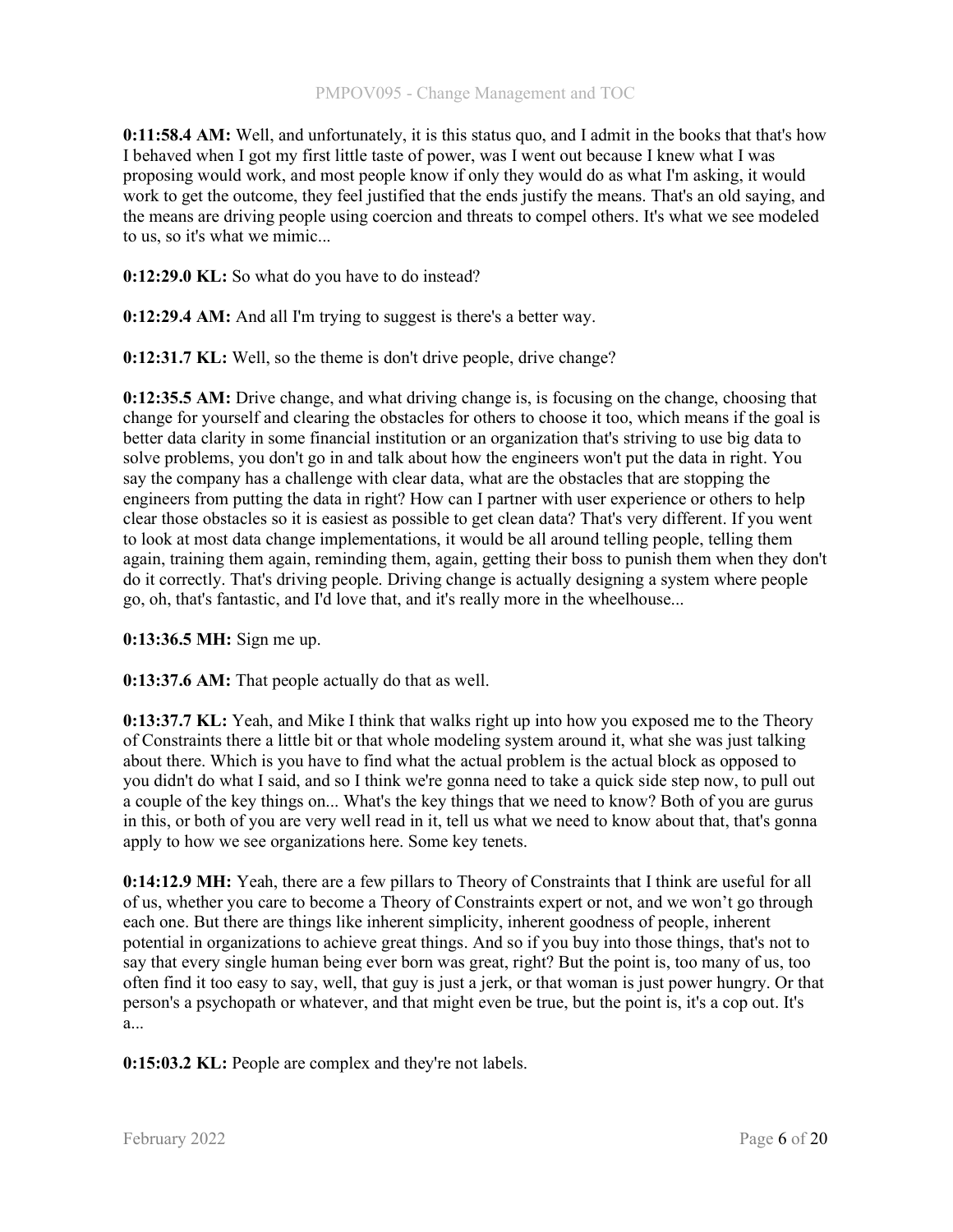0:15:06.2 MH: Yeah, and it's too easy to deflect blame away from yourself or deflect agency really away from yourself, and isn't it better to say, well, what if I just haven't dialed into their need yet, that might actually be something I should honor, because maybe there's a genuine need there that they have dialed into that none of the rest of us has that could be really impactful and powerful for the organization, and so bottom line is, if you subscribe to the tenets or at least agree not to let yourself off the hook so easily, right. Then you can start to say, well, okay, well, then we probably, if we're all part of the same organization, we probably have some shared goals, and if we have some shared goals but different ideas on how to achieve them, then it's just a question of well the different ideas are based on different assumptions. Which assumptions are stronger than others? And now we have an actual discourse that we can de-personalize the conflict, it's not me versus you. It's what assumptions are stronger than what other assumptions, and how do we craft a solution together that actually leverages the best of all these strong assumptions to achieve the shared set of needs that we all have to try and help this organization thrive?

0:16:25.5 AM: Yeah, well, and what I would say is that there's a great line that people have used, right, people don't mind change, they don't like being changed, right? There's plenty of changes we choose in our life, we fight past parents to get to freedom and adulthood to make our different decisions and choices and create change in our lives. But we loathe the person who says you have to do this thing, even if we wanted to do it, now that they've told us we must, it takes a little bit of the personal joy out of it. And so it's not even that the change is good or bad, it's the way we approach each other in it, that can produce that drama, and that's the big key that I try and call out, it's not if you've gotta go chase after a market in order to keep the company profitable, it's not... Maybe I shouldn't pick that 'cause it's too hard for my team and they've had a rough year.

0:17:17.2 AM: That's not what I'm suggesting. What I'm suggesting is, if you're gonna go after that market, you go and say, I'm doing all that I can to go after that market, what are the obstacles that might be standing in your way that we can get you over together. Because we're not gonna change the market we're going after, but I'm not gonna say if you don't go as fast as I do, it's because you don't care, and I need to discipline you or come behind you and kick you or replace you with somebody else who will care more. And all of those things which I meet so many people and they don't intend to inject this negativity into their systems, but the status quo is built on negativity, unfortunately.

 $0:17:55.3$  KL: Wow, that's a big claim and...

0:17:57.4 AM: And when we mimic on it, that's what you get. And so I see people who actually end up accidentally damaging relationships instead of growing them.

## 0:18:06.0 KL: Mike?

0:18:06.0 MH: I'll take all that and just gonna sprinkle on top this notion of all that stuff I mentioned about the TOC pillars, the inherent simplicity, inherent goodness of people, etcetera. I like to recast that as something I call the how might we mindset?

0:18:24.7 KL: I was gonna say, she sounds like you.

0:18:26.4 MH: Okay.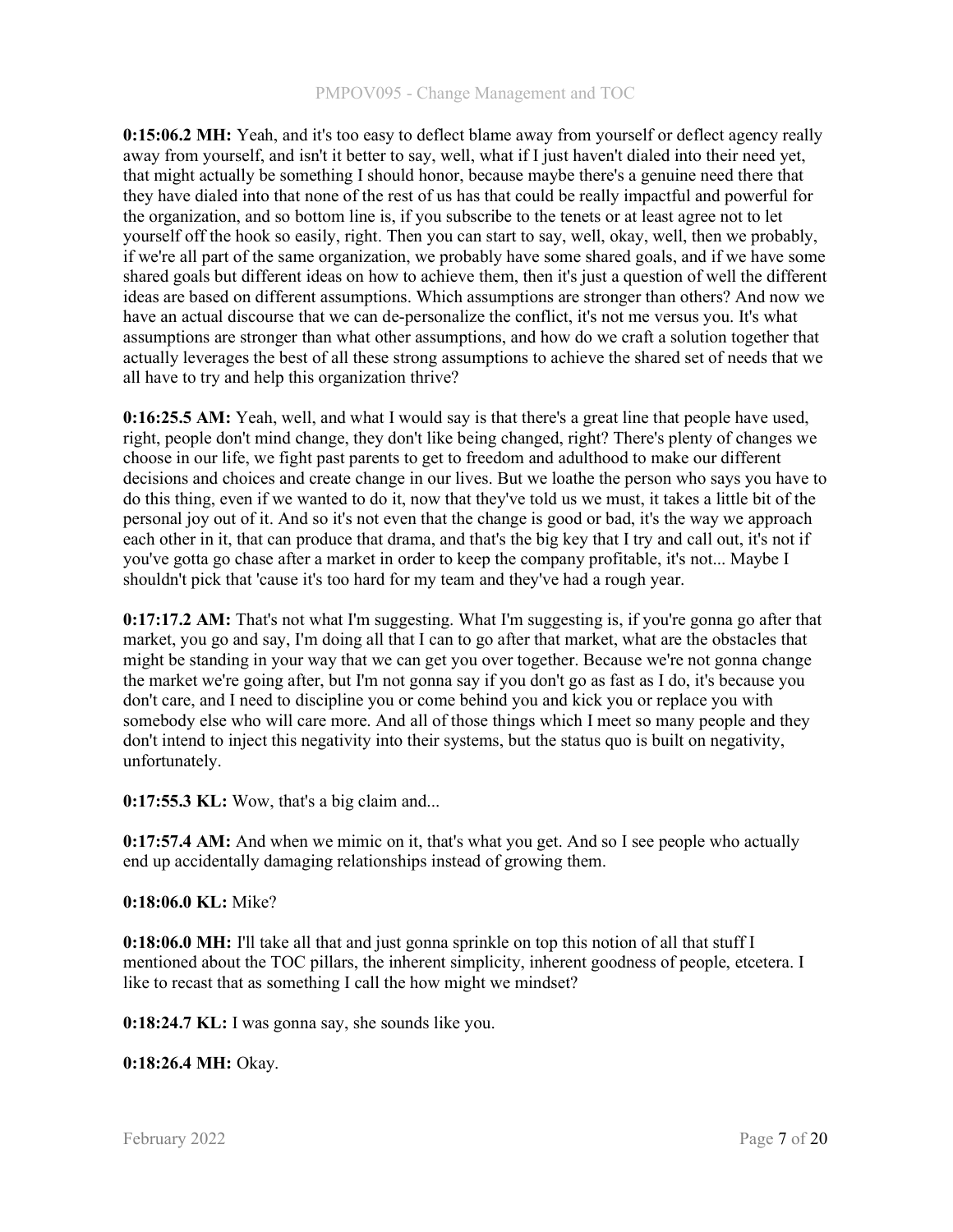# 0:18:27.0 AM: Yeah?

0:18:27.9 MH: And really, if you think about it, if everyone, or not everyone, but let's say the predominating cultural theme, is that in general around here, whenever faced with an obstacle, people convene, even around the water cooler or whatever that looks like in Zoom world now. And just say, well, how might we overcome it? How might we thrive as an organization? How might we address our shared needs together? How might we challenge assumptions that are keeping us stuck? All those things are way more inviting to the kind of agency April talks about, then how come you... Right?

# 0:19:05.6 AM: Right. Yeah.

0:19:07.2 MH: How come you haven't done the thing I told you we have to do yet in order to thrive, right?

0:19:13.0 KL: Why don't you, right? So yeah, that's a problem. I find myself running into it. Give us some more on the tenet side here that you guys are thinking about that comes out of that theory out of TOC that helps us understand how we can move through change better. I'm gonna still build the links there, so inherent simplicity, a kind of assume positive intent. Assume a collaborative approach, as you said, addressing the needs, what else you got?

0:19:44.2 AM: I think the combination comes in in the fact that where Theory of Constraints, say if you're dealing with a problem of flow, flow of value, flow of results, flow of information, addresses the what I call the organizational physics. The change efforts, the tactics I try to put out there address the organizational dynamics, right? So work flows in certain ways, and you can set up the physics of your organizations, your business processes, your hand-offs, your capacities, which is what TOC a lot of times is addressing to help those things flow. But if you do that in a way which says, let me go tell you how to run that system, versus let's us... How might we together understand how to run that system, you can get results through force, but they won't sustain, they will drop off the moment you take your hands off the pushing, and that's unfortunately what I've found in this post- or during COVID time is a lot of project managers and program managers who were driving people in the office with their presence of, I go to his desk and I stay there until he does the task, were lost when we went virtual because they could not use their physical presence to menace.

0:21:07.5 KL: Wow, very negative. Alright. Is anyone using a physical presence to enlighten and engender change or cause empowerment?

0:21:16.3 AM: Well and on the reverse side, they would say, you know, I went and I built relationships, I asked him them how their kids were, and so I would talk them into doing the work for me. So whether it was the soft side of it or the harder side of it, it was a loss of that through my presence, I convey it, and when I've talked to folks, I said I had no drop-off in capability and capacity going virtual because people don't do things for me. They do things with me, and I do things for them. And if you more often than not, do things with people or for them, you will continue to get results, but if people do things for you, the moment the organization changes, the moment the politics of the environment change, the priority of the project in an organization changes you will face these oh no moments. Because what was moving, stops moving, what was working, stops working, because the system was... And I'm an engineer by training. The system was fragile because it was running on fear of consequence, not relationships.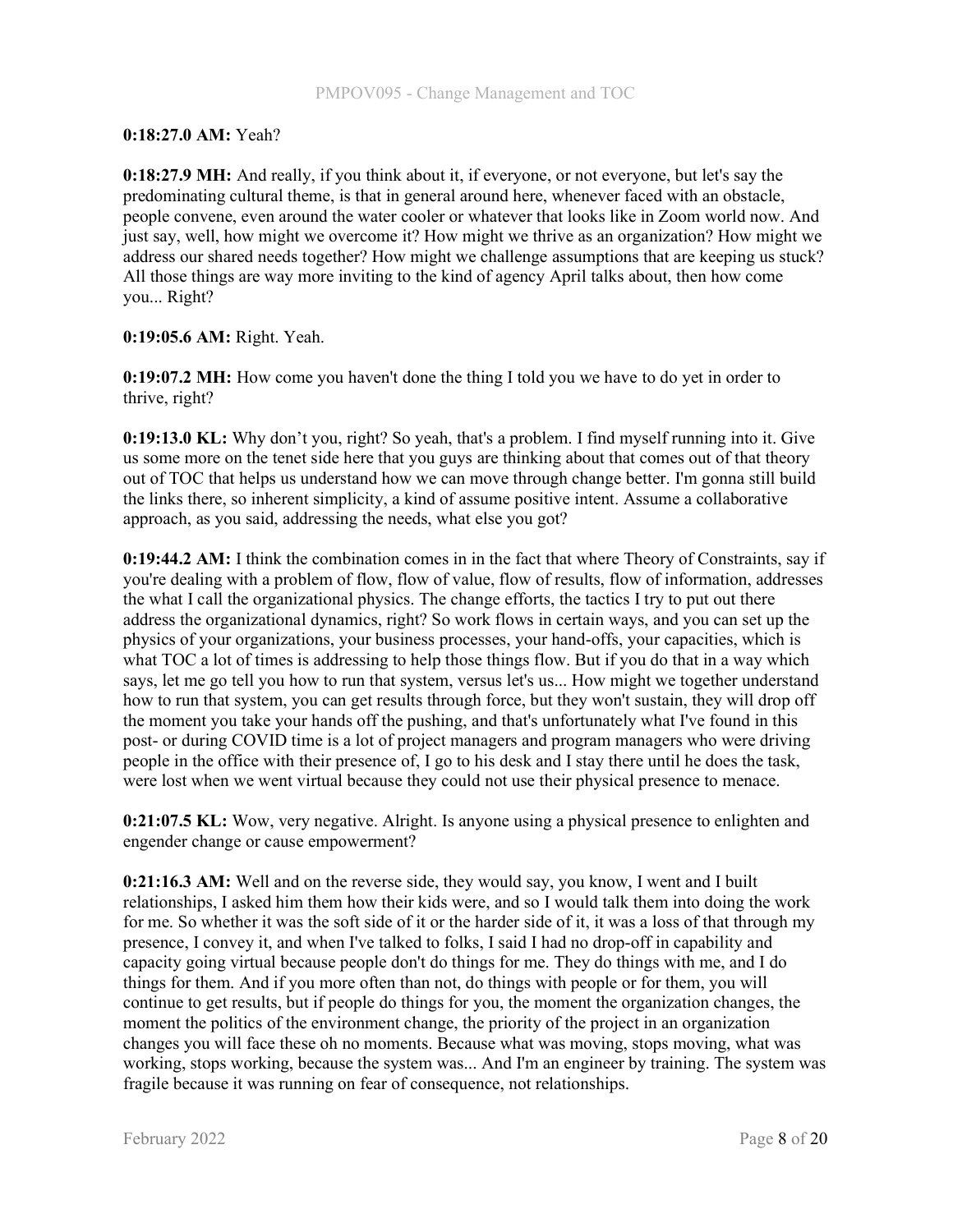0:22:22.3 KL: I love your analogy there, of flow of a little bit, 'cause you just made me think of the idea of the rivers, the rivers find the best way to go, and you're trying to contour and that I thought... So the intervention is like putting in dams, for example, and then I thought, okay, so you can force the change until you stop maintaining the dam, and then people will have their way... Right, is kind of the analogy I was thinking as you said that.

0:22:44.8 AM: Yeah, well...

0:22:44.9 KL: It requires maintenance? If you're forcing people...

0:22:47.2 AM: Yeah, and you can even see it in a positive sense too, if you've got a leader that's got a ton of charisma, that people just wanna do things because that person is there and you're maybe a program manager underneath them and you're like, You know... Don't you wanna do this with Bill, 'cause Bill's really got our back and whatever, and you're using Bill as a positive. Like, don't you wanna be with Bill on this? And then Bill leaves, that change collapses just as fast as if Bill was we got to do it or Bill's gonna be angry. The mechanism is still the same, I'm not doing it because I understand it, I believe it, and the system is set up for me to thrive and me to get the outcome I need. I'm doing it because you're here reminding me that I shouldn't let down Bill and that's what I see so often.

0:23:29.1 MH: Let me add to that. So April and I, so even though we're both adherents to TOC thinking, we're not always the biggest fans of TOC culture, let's say, okay. And in fact...

0:23:44.7 KL: In that sense what's an element of the culture that we have to watch out for?

0:23:47.9 MH: I'll describe. So we decided to collaborate on a presentation to give at a Theory of Constraints conference about why TOC implementations are so dependent upon that forceful leader persona that April just described.

0:24:05.9 KL: Tell us…Well, let's start with one thing first. What are people trying to get out of a TOC implementation? We don't know what that is. So it means, they're doing something to get something back.

0:24:13.2 MH: In an end to reach for the next higher rung of performance to help the organization thrive at the next level, okay. And there have been so many incredible success stories from Theory of Constraints, and by the way, they're not alone, some pretty big Agile transformations, and...

0:24:30.3 AM: Lean has this oftentimes too, right. Shrinking cycle times, lowering inventory levels, improving inventory turns, whatever those measures you're going after...

0:24:38.1 MH: The total production system, all based on Lean, kind of spawned Lean in a way. So, but the notion is, okay, well, if it was a system-wide thing and the only one that controls the system is the senior leadership, and the senior leadership has all the charisma, and we all wanna follow what the senior leadership says, and we all implement the change that will improve the entire system. And it works. And we're thrilled. Wow, that's amazing. But then as April described, when those leaders leave, then what? And the sort of uncomfortable truth in the TOC world is very, very few of these big dramatic gains in performance sustain after those leaders leave.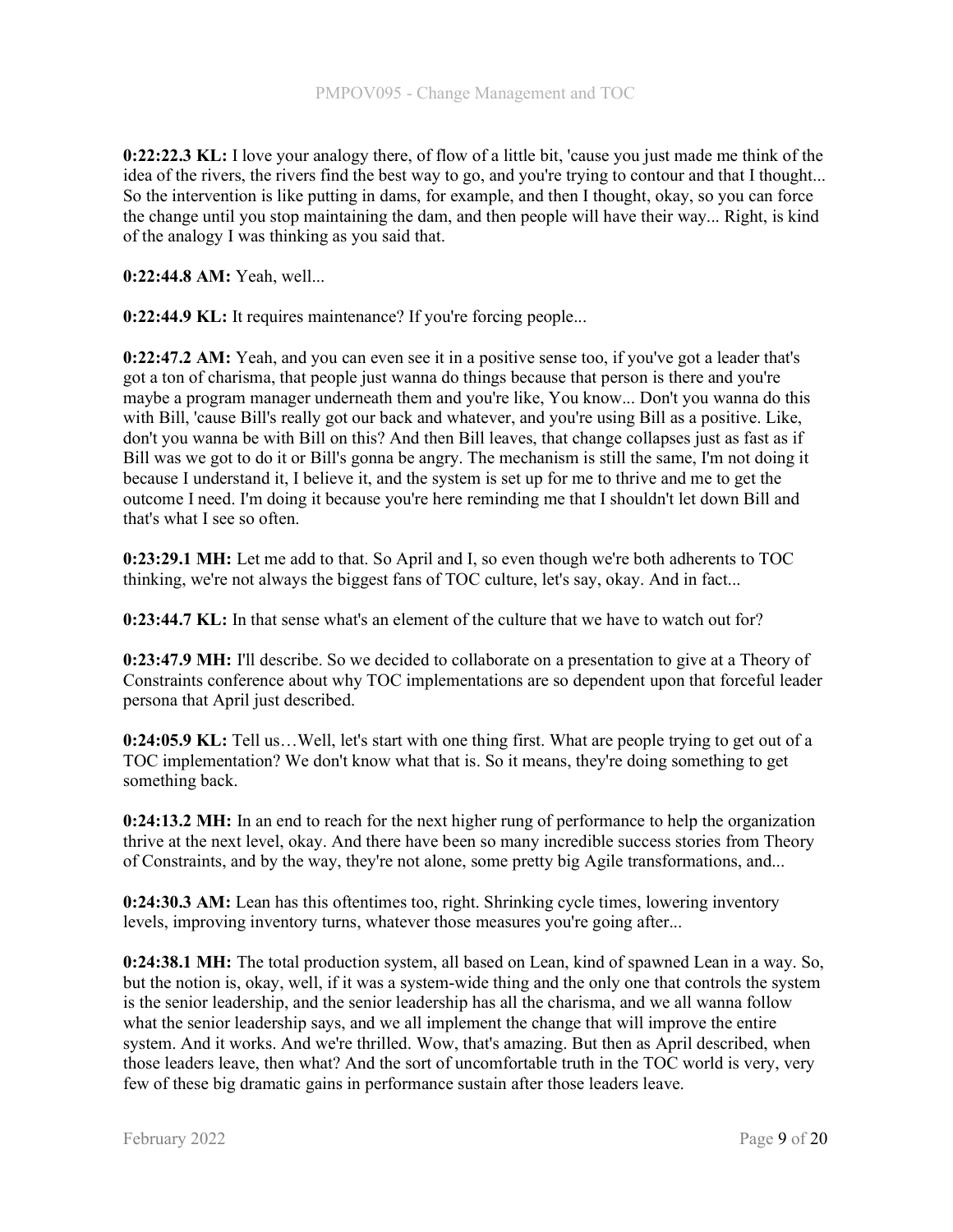0:25:25.8 MH: And that's, I think, at least in part, what motivated April, you tell me April if I'm wrong. To say, well, that's not sufficient. We can't rely on that. That's obviously, if it's not sustainable, why should we all... Even bother learning it?

0:25:41.7 KL: Like I tell you, it strikes me as a little bit irrational then, so that implies the new leadership does not operate on the organization's best value outcome, so are we assuming that leaders don't actually understand or have the ability to analytically see what is considered good value for their organization? 'Cause the market solves that problem, right?

0:26:00.0 MH: I don't know that it does.

0:26:02.7 AM: It depends on your market position, how long you can last, and the sad truth is, the status quo is most of your competitors are equally as deficient in these spaces, which is why when a TOC implementation comes in, I joke that it's like if you were in horse and buggy times and a salt flats racer went by, you wouldn't see the car, you'd see leaves blowing. Because things don't move that fast and TOC implementations are like that. People will say, you know, I dropped my cycle time to a third or a tenth of what it was in three months and people are like... Nothing happens in three months and they're like, But it happened and people don't believe it. And the unfortunate aspect is the status quo rushes back in and you're affected.

0:26:43.6 KL: You said it earlier, and then you just now expanded it for me, not being a management guy like you guys are, in that sense, my background is in economics and political science, and you've managed to ring both those bells and one of them that I took a note on here was, your implication is that there's an equilibrium of negativity at any given status quo level, right. And we could think of it as some sort of energy balance, that an organization has some level of negativity that keeps it from going, but enough to produce value, positive things happening, or I would call it organizational assets versus organizational debt that would allow them to keep going. And then you just said, Oh, well, here's the other news too, the entire market's like that. The market's in equilibrium as well...

0:27:23.8 AM: Yeah. Yeah, yeah.

0:27:25.7 MH: Absolutely.

0:27:27.0 AM: Yup. And there are countless stories...

0:27:28.7 KL: And so we're trying to disrupt that, I assume, for a higher balance of value.

0:27:33.9 AM: Right. And the competitive advantage of these methods...

0:27:38.1 KL: There you go now.

0:27:39.2 AM: Is so powerful because they are easily mimic-able and yet people won't mimic them. It's the conundrum that a lot of people face when they watch Elon Musk be interviewed walking around the space port. And while he's being interviewed, I watched a video, while he's being interviewed, he's changing his engineering thinking about one of the designs. Anybody could be that open to an insight, adapting their thinking. Most organizations would then run that through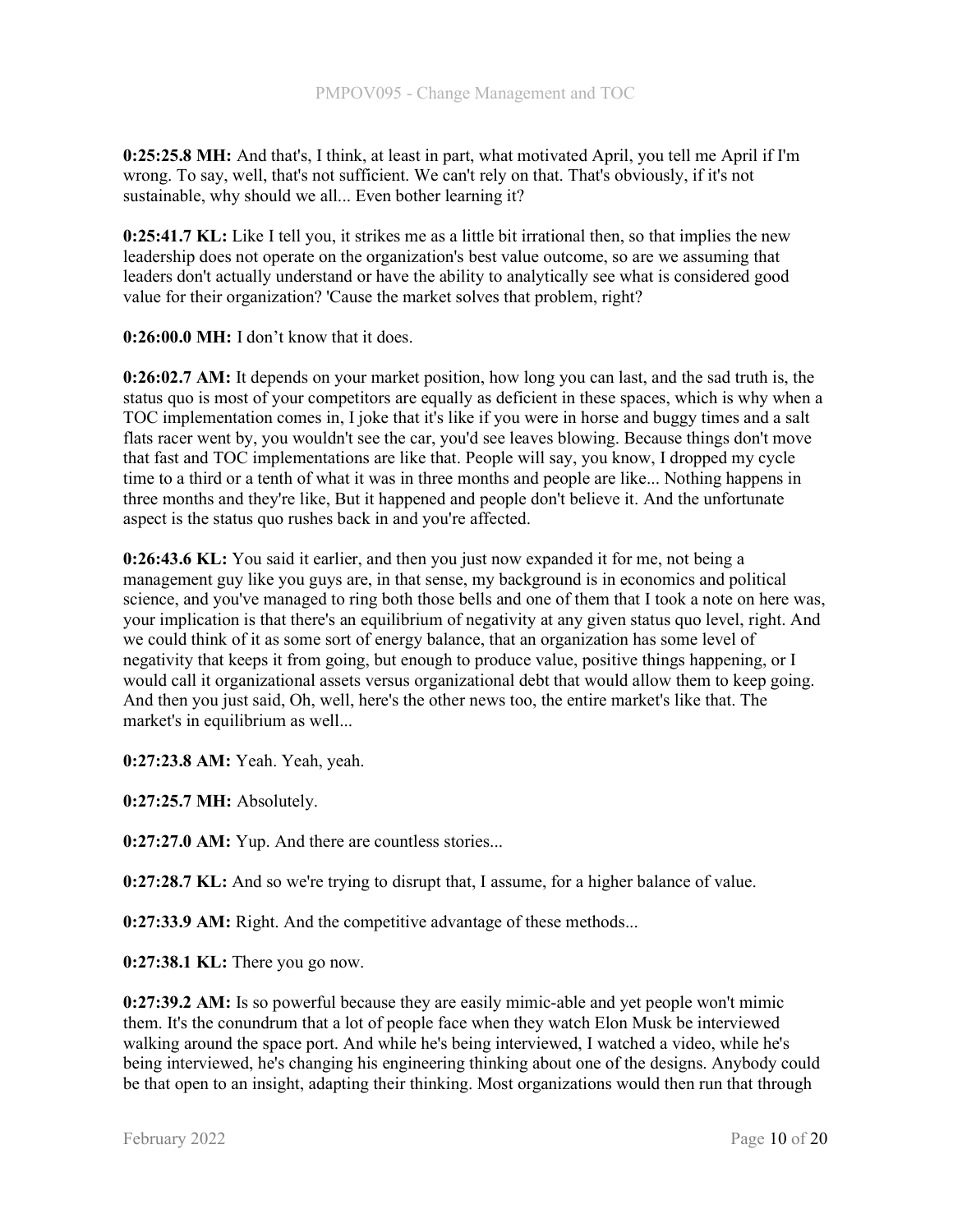80 layers of engineering review assuming it's not right, to prove it's not right, instead of testing it thinking maybe it's right, and implementing it. And he's got competitive advantage because he's not held back by all of these assumptions of how the status quo should work. He says, if it gets in my way, I'm gonna eliminate it. Now he's a rare case of being able to do that, so more people can do that. If you are open to the possibility that your status quo is what's holding you back versus that other people are what are holding you back, you have an infinite amount of degrees of freedom to improve your situation that you have left untouched. And that's why this is rich.

0:28:54.8 MH: That goes right back to the TOC pillar of inherent potential.

# 0:29:00.3 AM: Yes.

0:29:00.9 MH: Oh, and by the way, the way that the Theory of Constraints originator, Dr. Goldratt spoke of it, he didn't call it inherent potential, he called it... Never say I know. So this notion that, of course, we're hired into positions, usually of very senior leadership, if we're super smart and accomplished and all that, to drive big improvements, blah, blah, blah... That, yes, we know a lot. There's no question, like obviously, we had have to know a lot to get here, but this notion of because I know a lot, therefore I have to act as if I have a monopoly on all knowledge. And direct all change as if I had a monopoly on all knowledge rather than engage the agency of others who might know things I don't. Right, and by the way, even if I know more than all of them combined. Which of course, I don't think has ever happened. But let's just imagine for a moment that... Of the 10 people on my team, I know more than all of them combined. The reality is, they're not gonna feel any sense of agency if I just say I'm smarter than you, do what the F I say.

[chuckle]

0:30:13.9 KL: Do it the way I said it.

[laughter]

# 0:30:15.8 AM: Yeah.

0:30:16.0 MH: The way I said it. But rather than say, Hold back the things that I know and just ask them, Well, if we were to achieve this, what would have to change or what would have to be true in order for this to become our new reality? And then that opens up so many interesting apertures of people's thinking. In fact, they they've proved it creates new synapses like new synapse, firing pathways for people to start thinking differently, so it's not just agency, it's actual engagement of our best thinking and trying to elevate our combined thinking so that even if at the end of all of it, they say exactly what you thought was the right answer two weeks ago, the fact that you've recruited their best thinking and that agency and it only took two weeks, means you're gonna have a heck of a lot more power driving that forward than if you had just directed it, but I wanna hear from April on this.

0:31:17.1 AM: Well, but I think the thing that I was gonna comment on on your scenario is there's this assumption of the leader sparks that thinking instead of setting the environment where that thinking emerges as well. So this is part of the transition from, I tell you, is I ask the good questions. I actually stopped reading all of the articles online about good questions to ask your team. 'Cause they're usually all these contrivances around trying to spark the right answer out of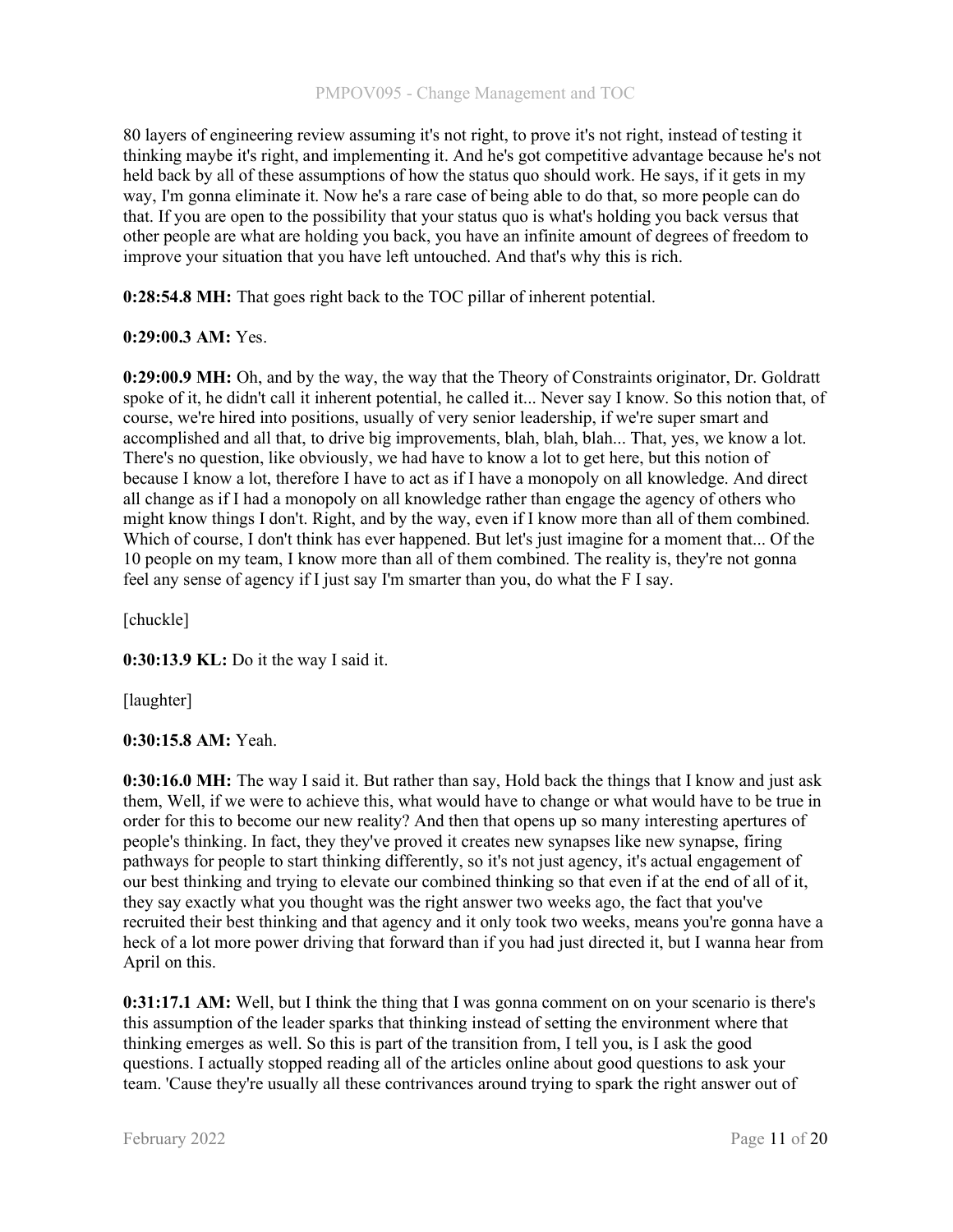them, which we're all told if we're teaching, don't ask a question you know the answer to 'cause that's the leading question. Don't ask the question where you want an answer, 'cause you'll end up going...

0:31:53.4 AM: No, that's not right. No, it's really this. Instead, creating the environment where people can share their thinking, share their reasoning and do something on it, and that's one of the big keys, that's actually one of the tactics, the 50th tactic in my second book was this concept of assessing trust is how much do you trust the people that work with you or for you to make decisions independent of you? Because the answer is, is it's different for each person, right. You wouldn't bring a brand new, new hire college graduate in and say, have at my code base.

0:32:22.8 AM: That's not appropriate. Right, but at the same time, you also wouldn't take your senior, most experienced developer and say, run all of your coding ideas by me before you do anything, or you're just constraining value. And yet, if you're not realizing this ability to choose the change, clear the obstacles, create the environment where they can thrive and do that for others, you're artificially constraining your environment, and that's really where I think this TOC and this change piece meet. Is the constraint to your success is right in front of you, and if I can help you see it, you are capable of acting on it and getting a better outcome tomorrow. And where TOC might go after the mechanics of the system and the mechanics of the value flow of the product, I'm trying to get after those assumptions about how I should interact with others, to trigger a positive response in myself, a positive response in the system and help them unlock that positive response in them.

0:33:21.3 KL: I'm struck by this being a 400-year-old sentence from Blaise Pascal, and I was looking for the actual quote. "People almost invariably arrive at their beliefs, not on the basis of proof, but on the basis of what they find attractive." And so you have to dangle that in front of them a little bit. I'll now take one quick spot again on the other aspect of my world that you said right at the beginning, in my sense, from political science, one of the things... One of the sayings that I had picked up was, you said when I got a little bit of power, I did. And then you were surprised. And one of the sayings I remember from my education was power is defined as the ability to get other people to do things without their resorting to reason. So it has positive and negative. Right.

0:34:09.6 AM: Yeah, yeah, yeah.

0:34:10.5 KL: And so in your world, as the two of you are describing the equilibrium of pain, that is the status quo or negativity that can happen, the forces of good and evil locked forever embedded in the organizational aspects of a firm of an organization is the very aspect... If in fact, that was a good definition, anyone who perceives they have power is literally thinking, I have the ability now to have somebody do something, whether they like it or agree to it or not. The very basis of that discussion is antithetical to what you guys were are talking about and what you saw both in how you felt about change and as you see in the Theory of Constraints. Discuss amongst yourselves.

0:34:51.0 AM: Yeah, well, I want to key off of that because I started my career, my professional career at the US Navy as a civilian nuclear engineer, and there's a lot of myths that people think if they haven't been in a military organization that it must be lovely because you issue an order and everyone obeys and anybody who's been in there just laughs hysterically, right. Because yes, there is an expectation of that chain of command and the expectation of compliance. But great units run on the fact that I want to follow whatever this person says because I trust them to have my best interest at heart, I trust them to understand what we need and I have chosen to submit to their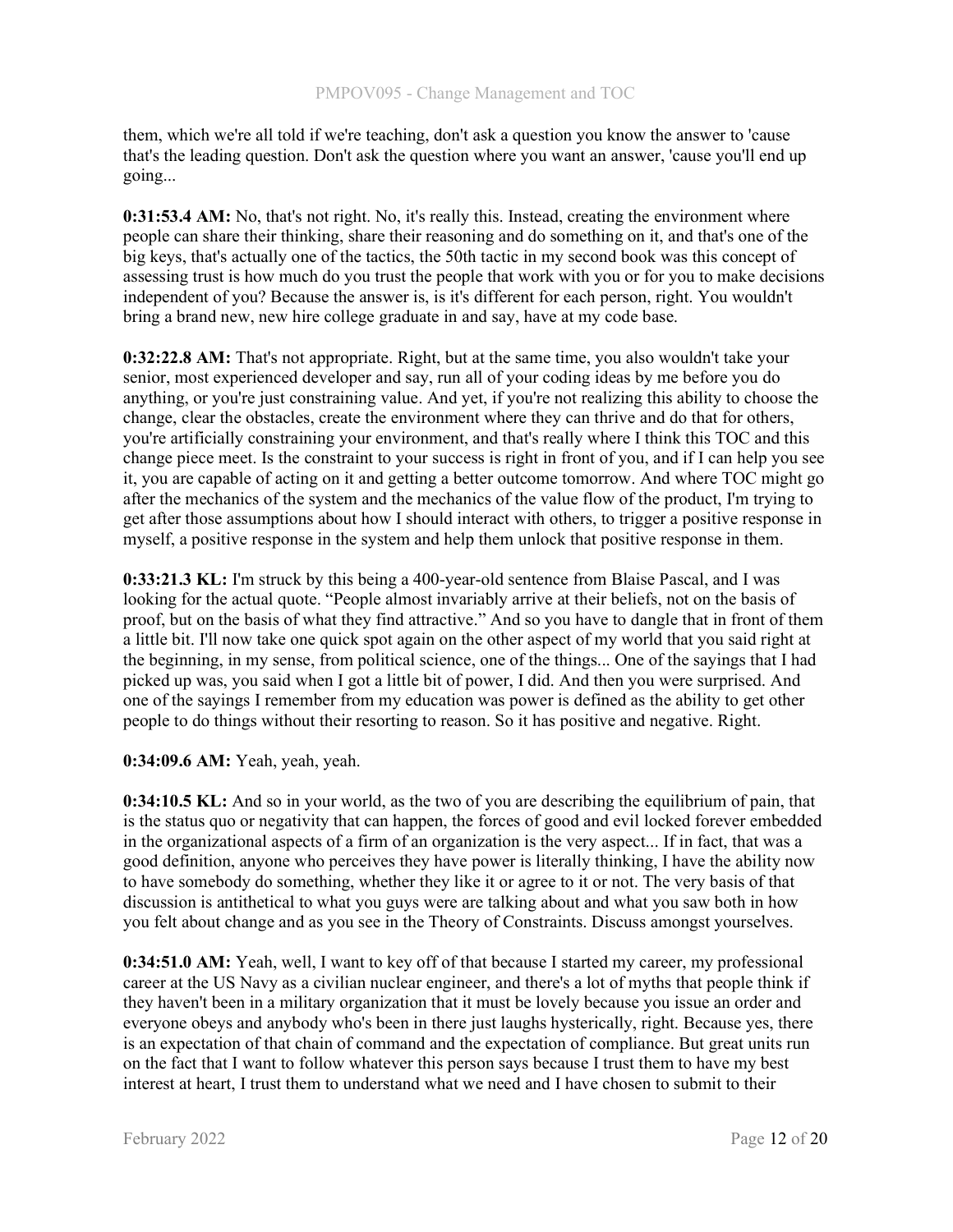leadership, whether that was through signing up and volunteering, or being a part of their team or whatever that is.

0:35:38.1 AM: And this is really the key that confuses people is when you see great leadership from the outside, you think it's the orders which are driving it. The relationship is what conveys the power, not the edicts. The edicts are the superficial aspect of watching the dance, a bit like a marching band person will follow the conductor. They've chosen to say, I wanna be part of this band, and I want them to guide me to my best performance, but it's a dance between them, an agreement between them, not a coercion. A coerced marching band would be the most dysfunctional hopeless group, if they were only marching out of the fear of failing.

0:36:16.8 AM: And you can see that difference in performance when you actually see some organizations that have those types of systems of the coordination in its stiffness and its rigidity, in its ease of failure. And so what we've got is an opportunity to really change that over and bring the mechanism under great leadership to light, and name it, and I'm choosing to call it driving change, because what you find in great leaders and organizations is there are people who've said, I'm going to do what I'm asking of you, and I'm gonna work harder than you and first. And I'm gonna plow into the space first with you, trusting that you'll go with me. This is why Admiral Rickover, who was the founder of the Nuclear Navy, used to go on board the submarines the first time they went out to test depth. He was willing to risk himself with them in service to the fact that this is my program, I'm not willing to put you in harm's way if I'm not willing to go too.

0:37:13.6 AM: And it's those sorts of epic examples, right. Lewis and Clark leading the Corps of Discovery, walking every step the Corps of Discovery walked all the way from St. Louis to the Pacific and back, suffering as their men suffered, that we remember. And yet in organizations, we think, Well, I got a new director title, so who should I go tell to do something today? It's so silly. By comparison.

0:37:40.0 KL: You opened so many conversations there, with that particular one there, and you remind me, and Mike I'll let it go to you, but you just... You hit another one coming from a completely different angle as a former or returned Peace Corps volunteer, one of the first tenets they teach you before they pretty much drop you on an island, and that's what happened to me on a beach, is relationship before task, which I feel rightly. I'm a miserable person. But aspirationally, I knew that was the right answer. And they were saying it in a cross-cultural, but what you're suggesting is this is actually universally true, and that we may... With that putting the two together, we may be training... We may naturally tend to train a lot of our folks away from that idea and perhaps we should remember it. But their whole thing is relationship before task. You don't get to go in and say, I will do or you will do or here's what we should do, even. You have to have the relationship first when you have no currency and don't speak the language, right? So that's the first thing.

0:38:34.2 AM: Yup. Well... And in my first book, one of the executive tactics I give towards the end is act, do something before you ask. And the example I give people to just model this in the simplest form is, if you want your team to read something, send the email which says, "I've read this. Here are a few things I got out of it, but I'm eager to hear your thoughts." Your team will read that. But if you send the email which says, "I'm distributing this to you, read it by Friday," no one will read it by Friday. You will show up on Friday and no one will have read it.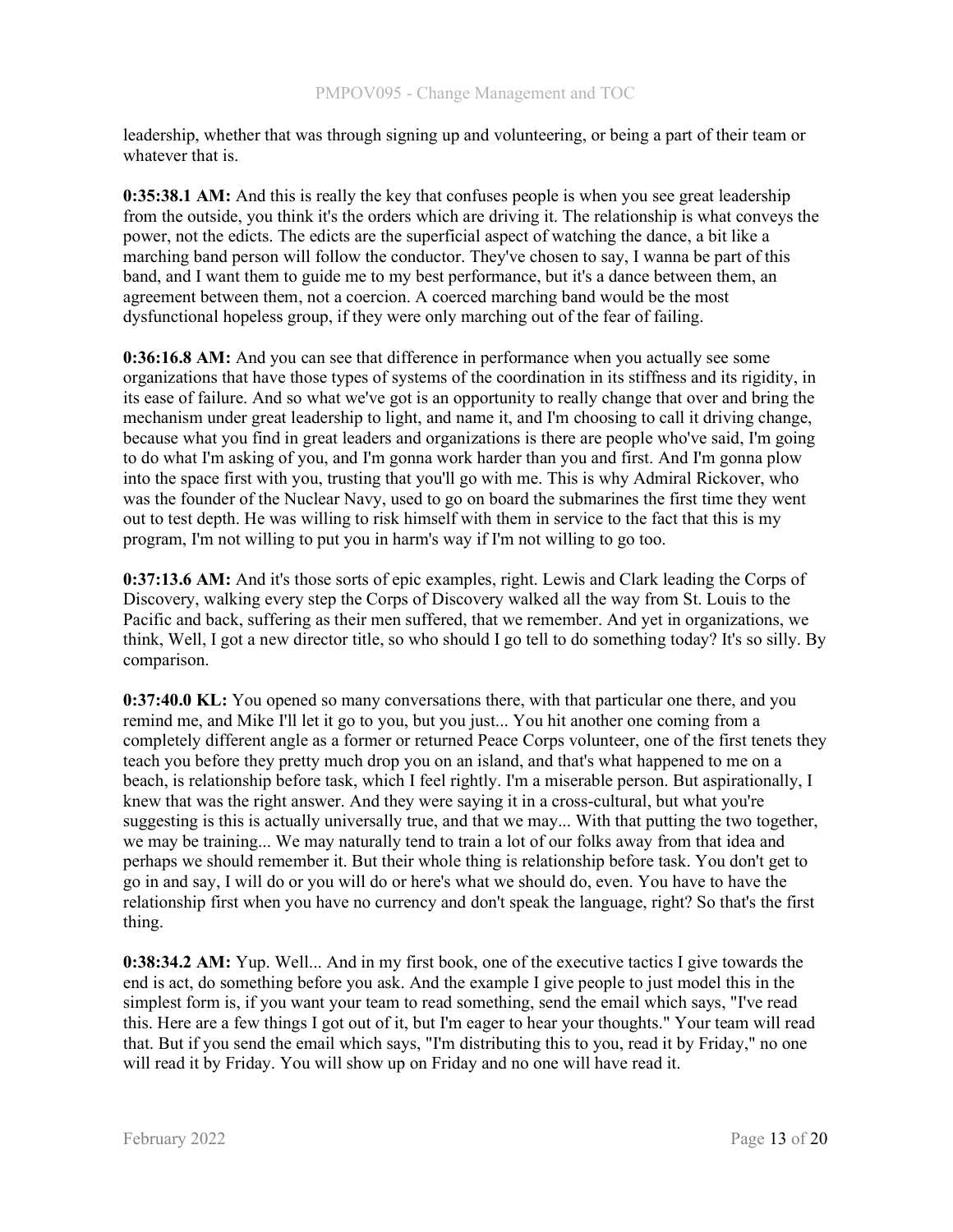0:39:07.4 MH: Or worse, the people who do are only the ones that care about compliance and scoring points with the boss and not actually contributing to the improvement.

# [chuckle]

0:39:15.5 AM: Right. And so, those are simple things. So, to your point, people have said this in a lot of different areas in their own way. I wanted to give it a common name so we could talk across from Peace Corps volunteer to change person in organizations to consultant over here or somebody in community development and somebody in government, wherever else the core of it is driving change.

0:39:40.1 KL: Let me turn this a little bit for a second then. I wanna put this back in the idea of flow. What are the barriers? If we look at change, one unit one of change, you are suggesting that the person it starts... I mean, it's almost confusion in this sense, right? It starts with I have to change me first before I can change the things around me, in a sense, right?

# 0:39:57.0 AM: Yup.

0:39:58.1 KL: I have agency is how you opened with that. Am I tracking? Okay.

0:40:01.4 AM: Yup. Yeah.

0:40:02.1 KL: So now we've got Eastern tied to Rickover in a nuclear submarine, and it just doesn't get any better folks.

0:40:07.7 AM: Yeah. It's holistic.

0:40:08.9 KL: So, what are the barriers to change? Think through the idea of the agenda that is said, or the agenda that is felt, but let's take it to this constraint theory for a bit. There seems to be places where there's a bottleneck of change, I guess, I'm imagining. How do we see that and how does thinking of it as a constraint in that modeling system, how does that help us get through this?

0:40:30.4 AM: Right, a lot of times in systems is that there are so many changes going on, because rather than me understanding how to partner with you, I drive my own program, and I can't get my program done the way I've designed it, 'cause my program is all tasks for you to do. And then your program is all tasks for me to do, and then we have coordination means upon coordination means where I agree to your task maybe, you agree to my task maybe, or you agree in the meeting and ignore it afterwards. And we do this dance of I'll trade you a task and there's trading of time and things, instead of focusing on what are the things that are within my control? I talk about the change agent's motto. "I will do what I can with what I have where I am."

0:41:12.9 KL: Say that again, say that again.

0:41:14.9 AM: "I will do what I can with what I have where I am." So, if I organize my change around that, and then I say, but what... Don't I have that I need, now I come and I partner with you. And rather than saying, Mike here's the five tasks for you, I go, Hey, I'm trying to get here, and it seems like if you were to help me with this, we could go faster. What would you need? And maybe he goes, you know, I can't focus on that right now, 'cause I'm off doing this.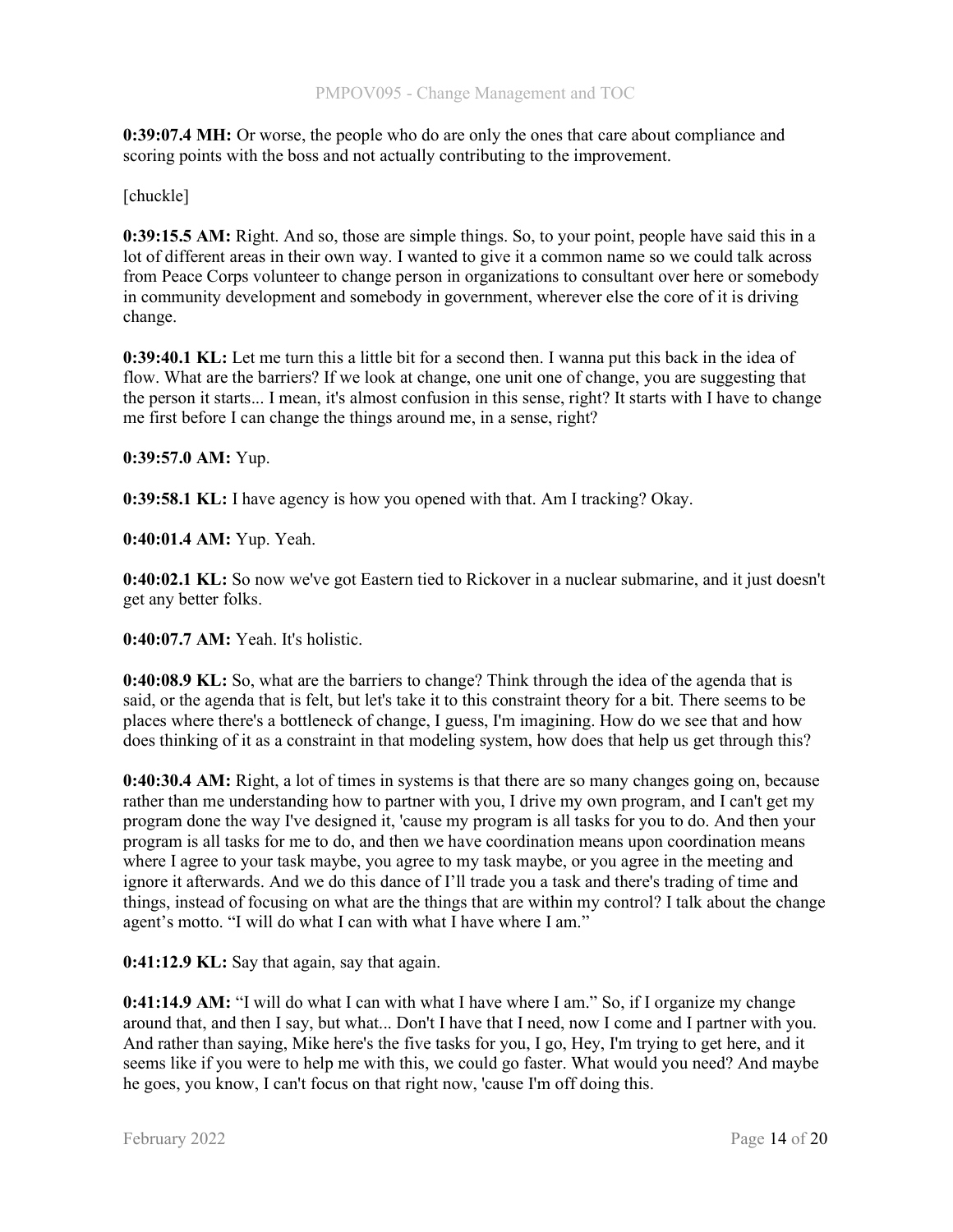0:41:40.3 MH: Little history lesson. There are many, many tribes among the Iroquois, right? Back before the Europeans showed up on the North American continent, and yet they all had this identity as Iroquois, and in part it wasn't just lineage or you know, genetic traits or whatever. It was, we are independent communities who choose when we want to collaborate with the others to achieve larger goals. And when we choose to do that, we codify that into a treaty. And so, now we think of treaties is like, these big hard things to negotiate that prevent World War III or whatever. But for them, it was just like, whenever we have a shared larger interest, we agree to sacrifice some of what we might otherwise have done in pursuit of that shared larger interest, and we codify it and honor it and act on it. And I think there's so much self-governance, self-management, agency, all the things [chuckle] we talked about in this that are really a natural part of the human condition, if we allow it to be.

# 0:42:54.8 AM: Right.

0:42:54.8 KL: Are we suggesting then that the biggest problem in causing change is that, as individuals, we're not willing to? I mean, if I'm trying to think of elevating the constraint, trying to identify the problem, where's the bottleneck?

0:43:04.5 AM: Yes. It's each of us who decides that rather than me changing my tactics, my job is to change you.

## 0:43:11.5 KL: Okay.

0:43:12.1 AM: And so that's what the whole concept of change tactics is, not only is it a book of tactics, it's also a call to action to change your tactics, if you want a different outcome. Because I've seen people who've spent years trying to win executives to things, trying to win people to their things, and they haven't made any progress themselves. They just sat their spinning, pushing, pushing, pushing, pushing in quick...

## 0:43:38.0 MH: And then complaining.

0:43:40.3 AM: And then complaining [chuckle] and then pushing again. Instead of saying, What can I do with what I have, where I am, and going after that? And this is, I think, you know, an eternal opportunity that's hiding in plain sight.

0:43:53.1 KL: Let's dig in here a little... Let me dig in here a little bit, 'cause I realize that your book is broken into four sections, the content part is broken into four sections, and the readers may find this interesting, and I will suggest at the end that you let us know how we can get to that, but change tactics for you, is it how it actually opens, it's what you have to do about you, then it's change tactics for them. Change tactics for them...

## 0:44:15.2 AM: Yeah.

0:44:15.4 KL: Change tactics for action and change tactics for assessment. So there seems to be a system in there. Talk to me a little bit about change tactics for them, and I wanna hear how Mike and his... How could we get to resolve how you lay out some tactics for how I need to give them change tactics?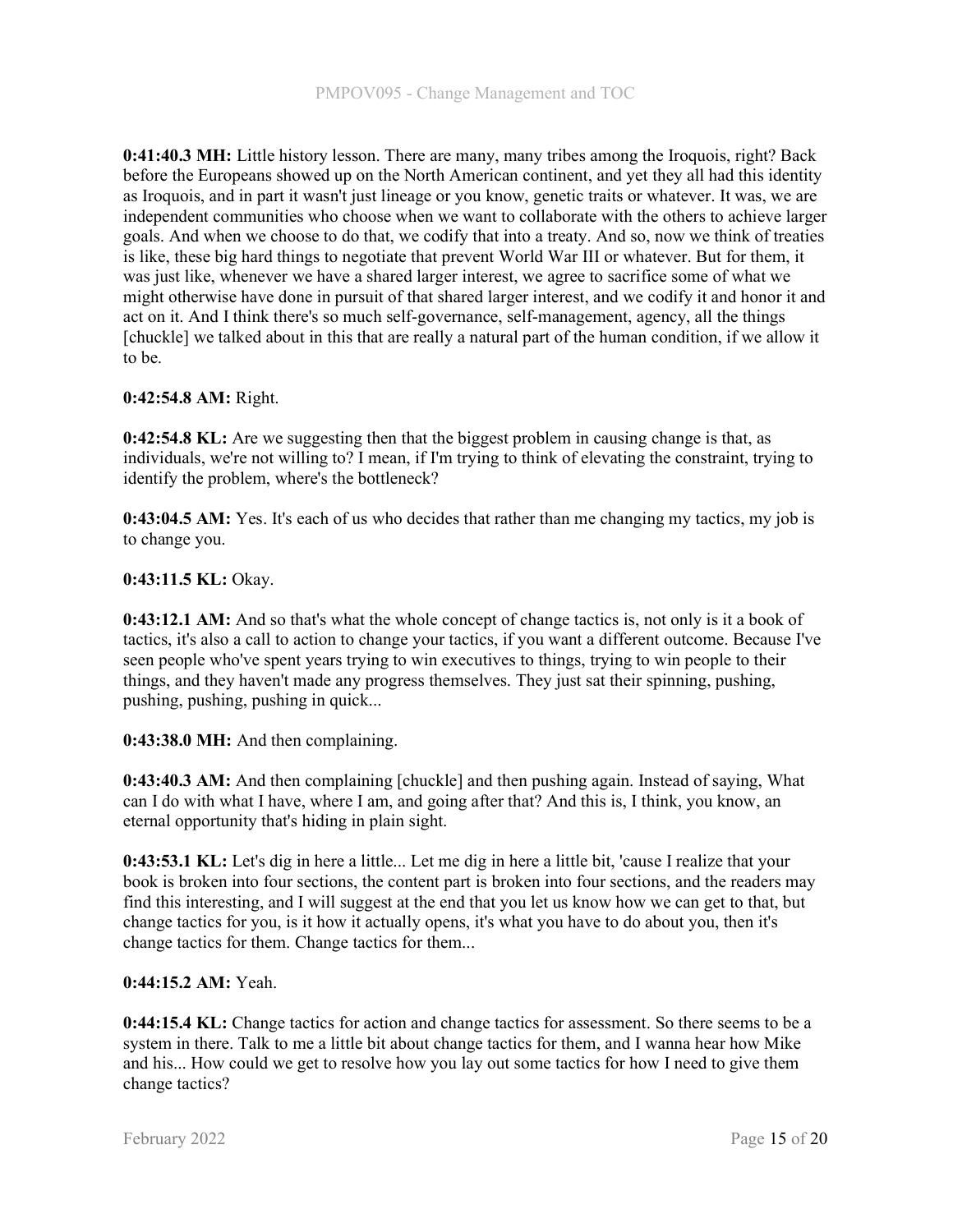0:44:31.0 AM: Well, it's really in helping them realize that they have as much agency that you're demonstrating, right? So it's helping them find clarity in the working together, it's helping them realize their power and potency. There's one about study the hometown prophets. What's always hilarious is when you come into an organization, say you're from an external consultancy and you're there to try and create some change, let's call it create instead of drive people or drive change, you're there to create some change. The entering assumption usually is nobody [has] thought of this or they would have done it already. And what do you find instead? There's countless people in the organization, but trying to say this is the right thing to do, if only someone would listen to me, give me skills, partner with me, you know. And you meet the people standing at the gates going, I've tried that before, it'll never work and poking you in the side in effect with their frustrations.

0:45:28.5 AM: And so there's countless opportunities as we're going into organizations and using these tactics is to actually help clean up to your point that we've talked a lot about pain, to clean up that scar tissue that the status quo has produced and help people regain their agency, lean into their core strengths, realize they had the right idea, but they didn't have the tactics to implement it in the past, partner with them to help it happen. And I find people not only restored, but rejuvenated and unleashing an explosive amount of energy for their organizations or for their careers with a subtle change in tactics, and Mike's...

0:46:06.9 MH: So, I just gotta pile on there. So I had a client recently, it was earlier this year, or I guess, last year, sorry. And it was a major airline, that's starting... All the major airlines are recovering from the worst parts of the pandemic, and it's been almost a year now, really, since airline demand has started to pick back up. And so all of the pilots that they asked to retire early and had buy-outs for... And all the other sort of excess capacity that they had at the time was shed, but maybe a bit too hastily because the moment demand picked up, which was much faster than a lot of people predicted, now what do we do? You can't just hire a bunch of pilots and hire a bunch of airplane mechanics and all this stuff, so they had asked me to come in and say, like we need to kind of organize things better so that we can use the limited constraints of the staff we have to turn these airplanes around faster in the mechanics, and I don't know anything about airplane mechanics, so I'm not an expert there. But I do know about how to drive better flow of work within harsh constraints.

0:47:22.9 MH: So I said, yeah, sure, that sounds right up my alley. I'm happy to do that, and I started giving the training and which has a lot of experiential learning and gamified simulations and all that sort of stuff, and every single thing I did, every single one of these wrench-turners looked at me like, duh, obviously, the management hired you to come in and teach us? How about we tell you to teach them because we all buy into this, we get it, it makes obvious intuitive sense to us, it's not... Maybe some of it's new, but frankly not much, and we're game and I even went to one guy and I said, Hey... In the next simulation, I'd like you to play the manager. And he goes, Well, why do you want me to play the manager? I said, I don't know, because you seem to have pretty strong opinions on how bad the management is around here, and he's like, Well, I do have strong opinions on how bad the management is around here, and I was like, Okay, so then you could be the manager. He's like, But I'm gonna be a very bad manager because I've only had bad models.

0:48:31.2 MH: I thought wow. Okay, so act as if you don't have the bad models, if that's possible. Act as if you think you have the best interest of the whole organization at heart and drive it, and the manager that hired me came over to me later and said, Hey, I saw you talking to that guy. What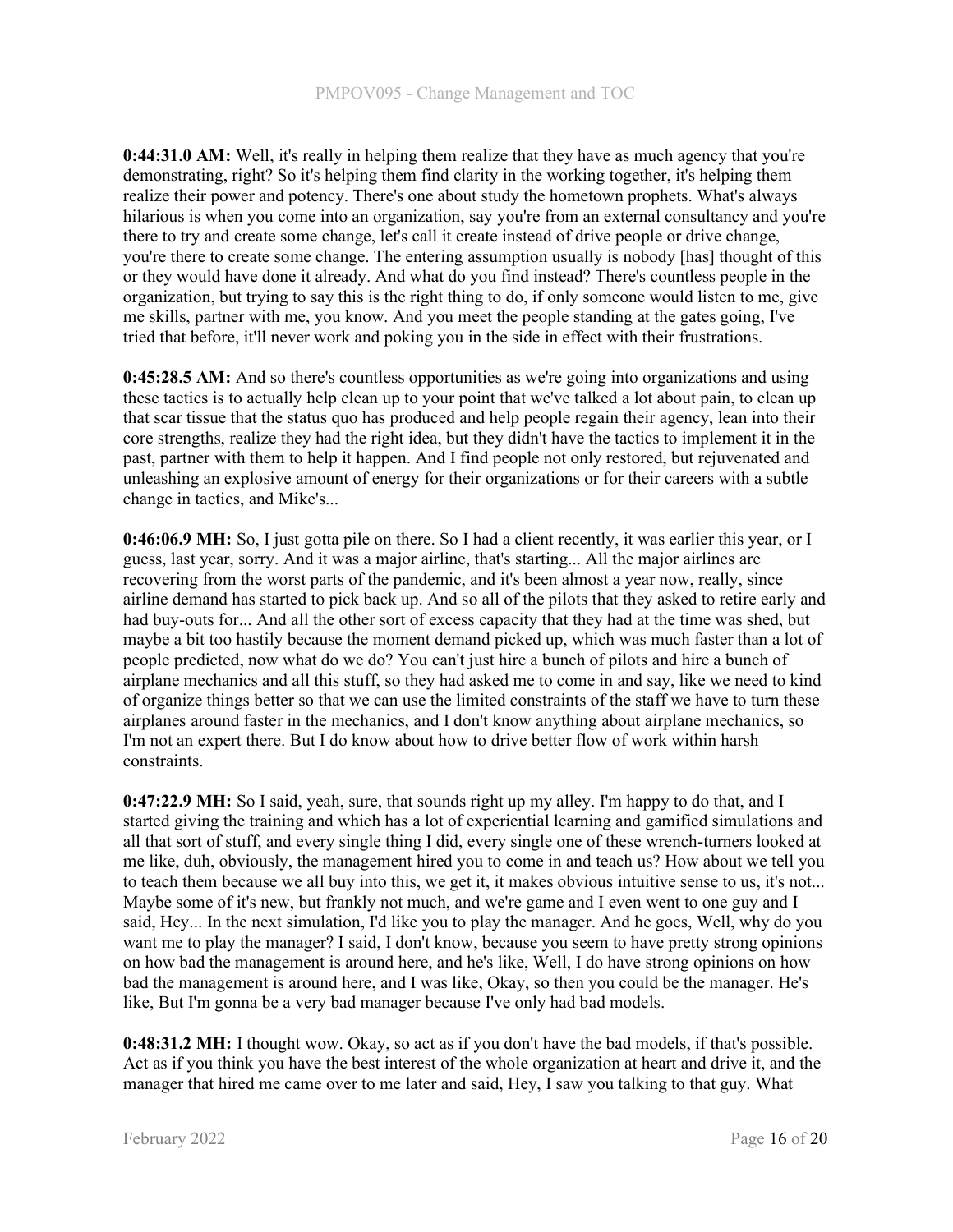were you talking about? I said, Well I was talking about having him lead the next segment as the manager, he's like, Why the heck would you want that? Like that guy is like the most anti-manager person around. I was like, yeah, that's what he told me. He admitted it, he was like, well again, then why would you want him... I was like, just go through it. I think you're gonna learn a lot. And it was mind-blowing, just how much was learned for everybody, and it was so much what April talks about with the... Again, let's lead by example. Let's choose to change for ourselves. Let's embrace the knowledge others have, especially those closest to the work, which is all these guys. There's a couple of ladies in there too, but all of them said, okay, now that we know that that's what this is about that, we actually can talk about what really needs to change around here to rise to this occasion, which is frankly unprecedented.

0:49:45.2 MH: Well, how much time we got? Then we actually devoted a half a day and got all of that input out and three or four concrete ideas implemented, then I'm not at liberty to say what airline it was. Let's just say they've met the demand better than most as a result...

0:50:01.1 KL: Oh, that's fantastic. And that's a real outcome. I wanna speak to something that we've talked about before, that you just walked us up to there... Both of you did. Seems to me a question about how we would be leaders in change pops up. What I'm hearing from you in your last comment there, April, was more about not so much that someone leads change, but if I'm the one who's enlightened - I've read the book, read the first book, read the second book. So I've got tactics, I've got things I can do that I can learn and play with, so that led me to think like, well, what does that mean for us not who just have to do change or to be part of change or to help others with it, but is there in fact a role for people who are leading it? Which takes me to why your book, 1995, Kotter, nailed it down. "Leading Change," Why, I'm done. Everybody goes back to that. That's the whole processing... Aren't I done? Aren't I cooked?

0:50:51.9 AM: Yeah, we... And I love the fact that you made the bridge to Kotter, 'cause that's actually where I started trying to create change. So I got that little bit of power I talked about, and I read "Leading Change," and I went and I in effect, almost hit people with the book to enforce that eight-step model, and it didn't work.

0:51:12.9 KL: You didn't institutionalize it? You didn't get to eight?

0:51:16.4 AM: Because... And if I could tell the long story here, so you've gotta give me a few steps to explain it.

0:51:22.9 KL: You don't have a long story, but give us the points.

0:51:25.2 AM: Yes, so what that model was based on was you were the executive and you had the power to enforce the eight steps on your organization. What I found as a 20-something woman engineer in a Naval Shipyard was that was not the power I had nor could that model work. So the key that I've found actually in all of my work, is that the tactics that are given to most people, assuming you're the change manager, the change leader, not only don't they work for change agents, but the inverse of these change agency tactics that I found and catalogued and created and described in the hands of somebody with executive authority are actually forced amplifiers. That's why we remember the names of people who did them. We remember Rickover. We remember Lewis and Clark. I mentioned I'm at Intel, we remember Andy Grove who was hard on everybody who worked with him, but he was harder on himself.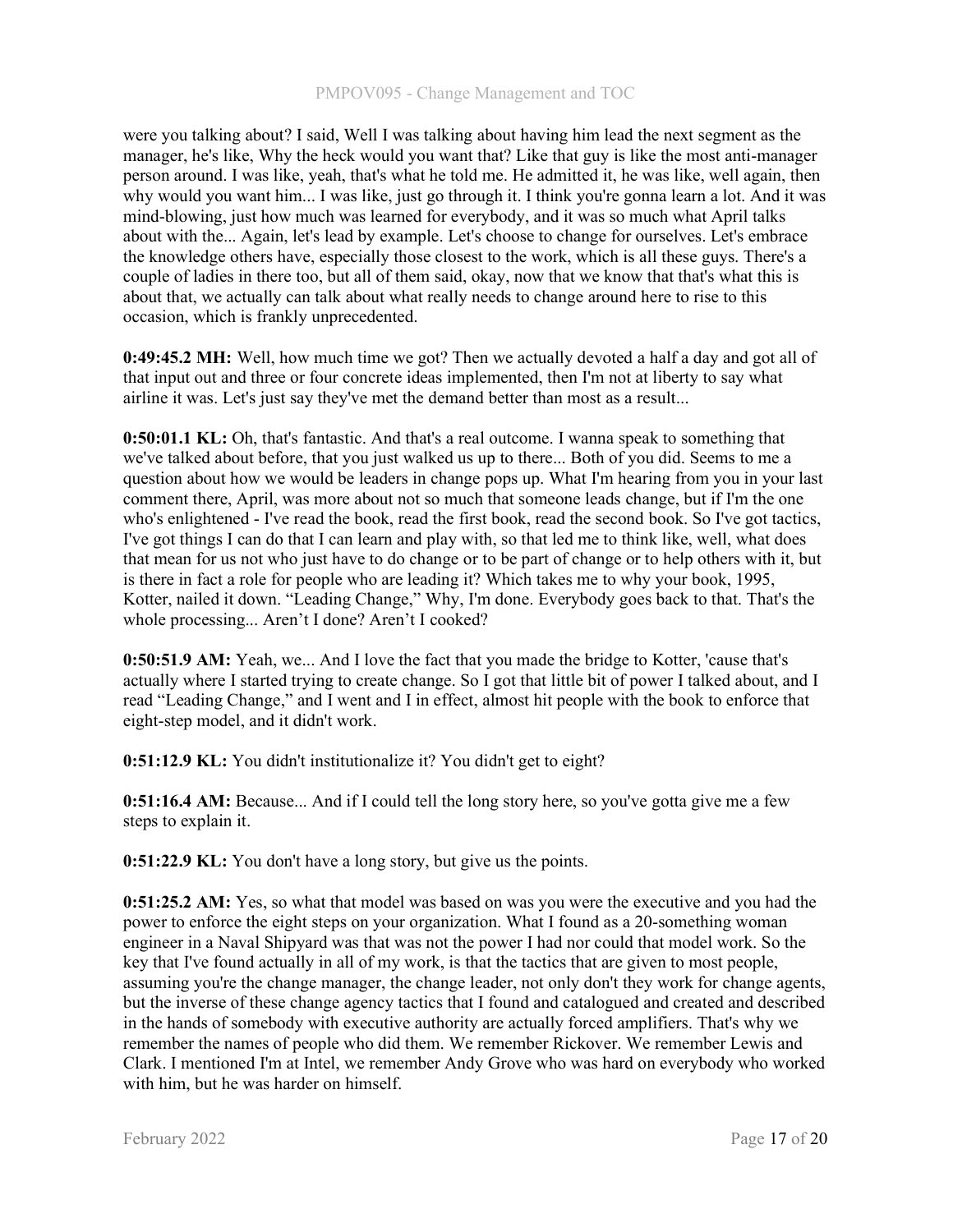0:52:28.0 AM: And it's that example of it's not about being sweet and nice, it's about... If it's gonna be tough, I'm right in there. It's the patents. It's all of the military leaders. The great leaders. We remember, that's the key. So what I found was really powerful is when I partner driving change with Kotter's methods and made it about a get-to, it had amazing results. And if you look at Kotter's eight steps now, it doesn't say the old language about like creating this coalition by declaring. It says create a volunteer army, and he got that from the work that I was doing with the Naval ship yard.

0:53:04.8 KL: Sweet. Sweet. So you made some changes that way... Well, you also said something interesting, and what you were reflecting there was that the... I'm not sure that someone's ever given the title, you're the change leader, the examples you immediately give are no. Leadership as someone who does change there's like I, don't know, is there a title I can go apply to? And if there is, should I be wary if someone's been nominated the official change leader? How is this not the function of leadership, period?

0:53:34.2 AM: So I talk about that too, which is, there are certain things with change you can outsource, certain things that you shouldn't outsource, and certain things that you can't. And you cannot outsource learning or sit-ups because if I learn it or I do the sit-ups, you don't get the abs or the information and education, and the same is true with change. So with change... You can outsource a lot of change administration, and this is what a lot of people think of with change, like sending the communication, setting up the training modules, developing the slideware. You can outsource that. Nobody says, did you build that slide? Yeah, that's not the question.

0:54:13.9 AM: You should not outsource change leadership, this is where when some senior leader brings you in and you're the consultant and they put you in front of the room instead of themselves as the role model, you're gonna be the one that is actually the avatar for that change and when you leave as a consultant, it's gonna fall down because that leader does not know how to sustain it, and that's what happens with a lot of Theory of Constraints implementations. Is the consultants do the thinking for the leader, and when the consultants leave, the leader can't think their way through the scenarios and it collapses, they don't have a relationship with the...

0:54:42.9 KL: Wait, don't they have all the tools? Didn't we get all the tools as a leave behind?

0:54:46.2 AM: Because go back up to change agency. You cannot outsource change agency and you cannot outsource that going first, that immersing yourself in it, that it becoming your new normal to anyone else. And you can see countless stories in history and countless stories in organizations where it's a do as I say, not as I do. And that sustains so long as whoever that deputy is that's actually holding that capability, and then they depart and the thing collapses. Because if the goal is we have to all be fit, if I do your sit-ups, you are weaker for it.

0:55:22.6 MH: Can I take that, especially as we've kind of are looking to rap here, Kendall?

0:55:26.1 KL: Yeah, bring it down.

0:55:28.6 MH: So many of us that are interested in this topic, so many of us that are trying to be the right change agent, so many of us that take everything April said in this session to heart and trying to live it. And I'll count myself among them. Right, we find ourselves in scenarios in which we actually are doing their sit-ups for them. We didn't realize we were... We didn't want... We didn't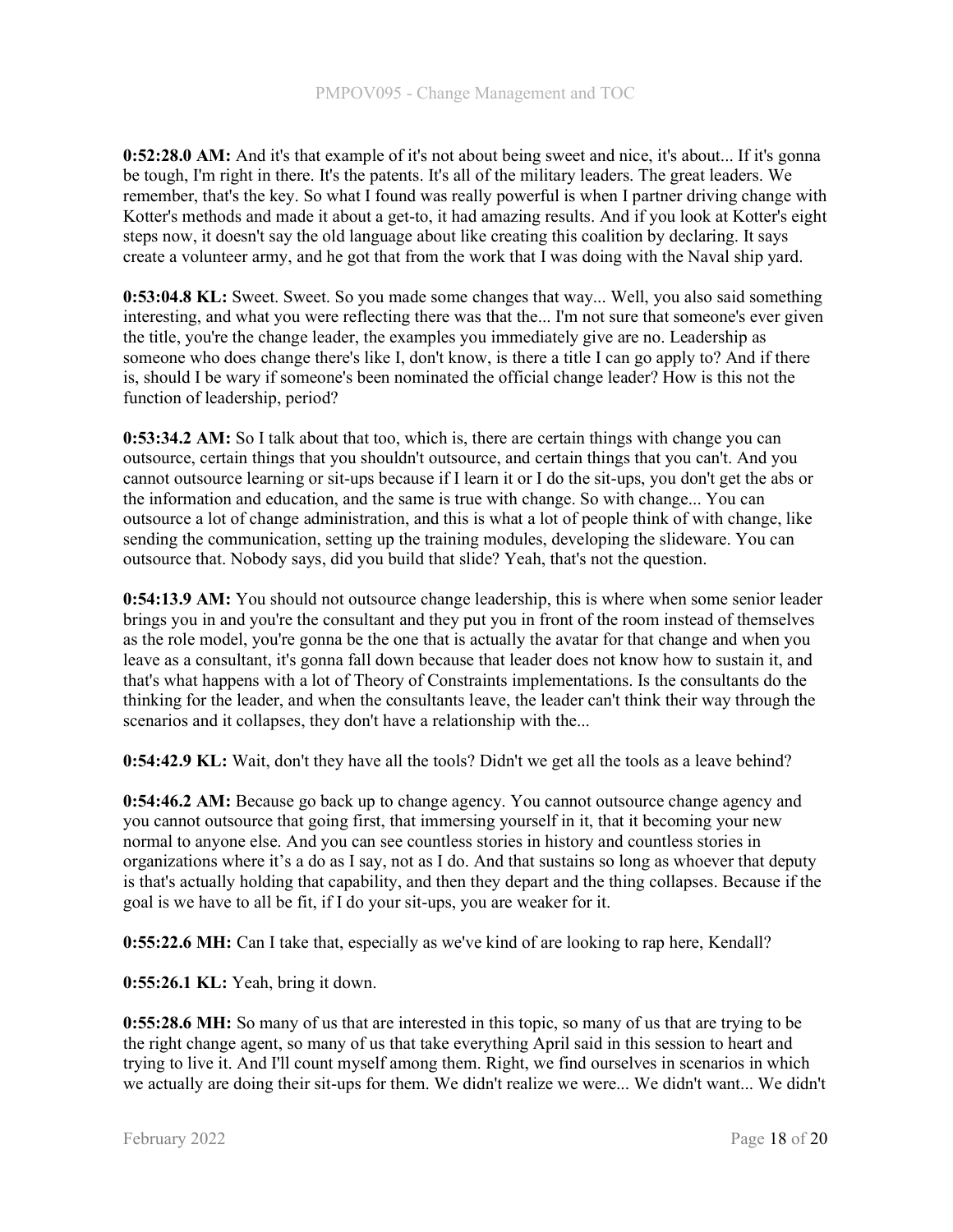set out to do that. We were trying to avoid that. We're trying to follow the good guidance April's given us here tonight. But because we wanna help, when we see an opportunity to help, we jump in and help. And if I'm the best sit-up person around, then that's sometimes how I convince myself to help. And so it's an ongoing challenge for all of us change agents, and I'm gonna admit this with open humility, that I regularly have to kind of reflect upon what I just did that day or that week, to say, did I just help them learn to do their own sit-ups or push-ups or whatever? Did I do some of them for them? And if I did, if I think there's even a slight chance I did some of the exercises for them, and therefore they didn't get stronger...

0:56:40.7 MH: What can I change tomorrow? And that's okay, you don't have to be a master. You just have to kind of challenge yourself to embrace that as your own growth trajectory and see what you can do to coach others on how to do the best sit-ups, rather than do them for them.

0:56:58.4 AM: Well, and it's a player coach, right, 'cause it's not the person who says, you'll be better if you sit down there and do sit-ups, you're down there with them a lot of times, showing them until they go, okay, I got this, and then you move on to showing them the next thing. And that's the wonderful aspect about it, some people have equated it to being that Sherpa, which is, if my goal is to get as many people to the top of the mountain they're climbing as possible, and I'm gonna climb... There's the records for the Sherpas for how many times they've summited Everest, they've summited Everest more than anybody else, and that's the role. It's a servant leader role, it's a behind-the scenes role, it's an honoring of the others and the things they want to accomplish, and it's to go alongside and go with so that they're stronger and they get the accomplishment and that's what brings me a lot of joy.

0:57:51.5 KL: And I wanna highlight, we said some cool stuff here. Inherent simplicity. We've had before inherent capacity, never say I know, you're already off to the wrong start when you do that. Act before I ask, and I like the big one - honor all the needs and challenge all the assumptions, and that came out of one set of theories that we're using for change here as well. When I looked at your book... Well, both of your books, but one of them, you close with this, "When everyone's a change agent, do what you can with what you have, where you are," you mentioned. "Equipped with the change agent essentials, you may be setting out on your own after we part. But if you use the change agent essentials, you won't be alone for all..." For long, rather, "you won't be alone for long. As you lead, others will follow," and it sounds like that's your model for leading change, as you lead, others will follow... The book's on Amazon, I found out, I went and checked it out. April, how can the listeners get a hold of you, do you blog... Is there place for them to follow you? Do they have a place to reach out to you?

0:58:54.9 AM: Yeah, my website is called engine for change dot com, its engine-for-change.com, that's the website. There's links to contact there. I'm also on Twitter  $\omega$  engineforchange, all one word, engine for change, and on LinkedIn, YouTube, YouTube.com/AprilKMills, if you wanna check out some old keynotes. And happy to announce not only are both books out there in paperback and Kindle, but last week I launched the audiobook of Everyone Is a Change Agent, so really excited that that one's out there.

0:59:32.5 KL: Did you read that or is it read by a voice actor?

0:59:35.2 AM: I read it. So if you enjoyed listening to me today, hopefully you'll enjoy the book as well, and my friends are celebrating the fact that I can rattle on about changing their ears now more